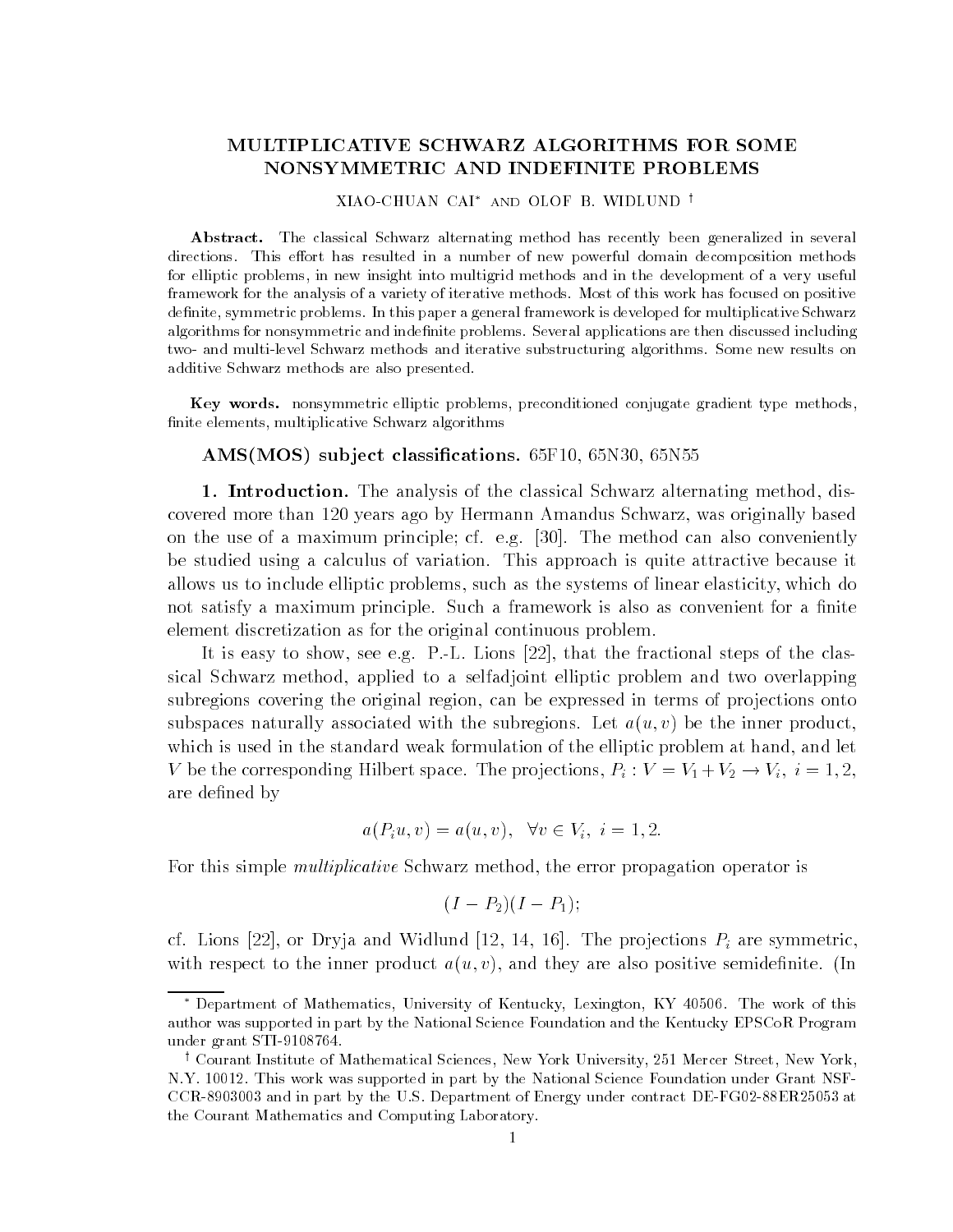this paper, symmetry is always with respect to a symmetric, positive definite form  $a(u, v)$  and the adjoint  $S<sup>T</sup>$  of an operator S is given by  $a(S<sup>T</sup>u, v) = a(u, Sv)$ .

The classical product form of Schwarz's algorithm can be viewed as a simple iterative method for solving

$$
(P_1 + P_2 - P_2 P_1)u_h = g_h,
$$

with an appropriate right-hand side  $g_h$ . The algorithm can be extended immediately to more than two subspaces. Recently, there has also been a lot of interest in an *additive* variant of Schwarz's algorithm in which the equation

$$
(P_1 + \cdots + P_N)u_h = g_h
$$

is solved by a conjugate gradient algorithm cf of Dryja and Widelman (Pr) and Widelm and Nepomnyaschikh and Nepomnyaschikh It has been discovered that we can view many domain decomposition and iterative renement methods as Schwarz algorithms and a general theory is being developed cf. e.g. Bijrstad and Widman I Bjr can joji menjadi bertir mene ilene mene jeoji meljan mene ilene mene jeoj eli eoj eoji elemente li Smith - and Widlund 

As already noted, both the multiplicative and additive Schwarz methods can be extended to the case of more than two subspaces. We can also replace the projections by other operators,  $T_i: V \to V_i$ , which approximate them. The analysis of the general multiplicative case introduces additional difficulties. Recently, Bramble, Pasciak, Wang, and the progress that is the substantial progress to the contribution of  $\pi$  and  $\pi$ theory for the symmetric, positive definite case. In this paper, we extend the theory to a class of nonsymmetric and indefinite problems.

In many interesting applications to elliptic equations one of the subspaces Vplays a special role. It often corresponds to an intentionally coarse mesh, and provides global transportation of information between the different parts of the region in each step of the iteration. If, for a particular application, it is not necessary to include such a space, we can just drop VI-V- note that Bramble et al. I considered a somewhat more general situation; however, in the interest of keeping the presentation simple, we limit our discussion to the case of one special subspace.

With  $J + 1$  subspaces,  $V_0, \dots, V_J$ , and  $V = V_0 + \dots + V_J$ , the error propagation operator of the multiplicative Schwarz algorithm becomes

$$
E_J = (I - T_J) \cdots (I - T_0).
$$

 $\sigma$  ar main task is to estimate the spectral radius  $\mu$  ( $\equiv$  ) ) or this operator.

In Section 2, we develop an abstract theory for the multiplicative Schwarz method just introduced. This work is inspired by the work by Bramble, Pasciak, Wang, and Xu and Xu Their papers are conned to the positive denite symmetric case here we consider problems with nonsymmetric and indefinite iteration operators  $T_i$ . In Section 3, we introduce a family of nonsymmetric and indefinite elliptic problems and in the rest of the paper we use our abstract theory to deriveanumber of results on the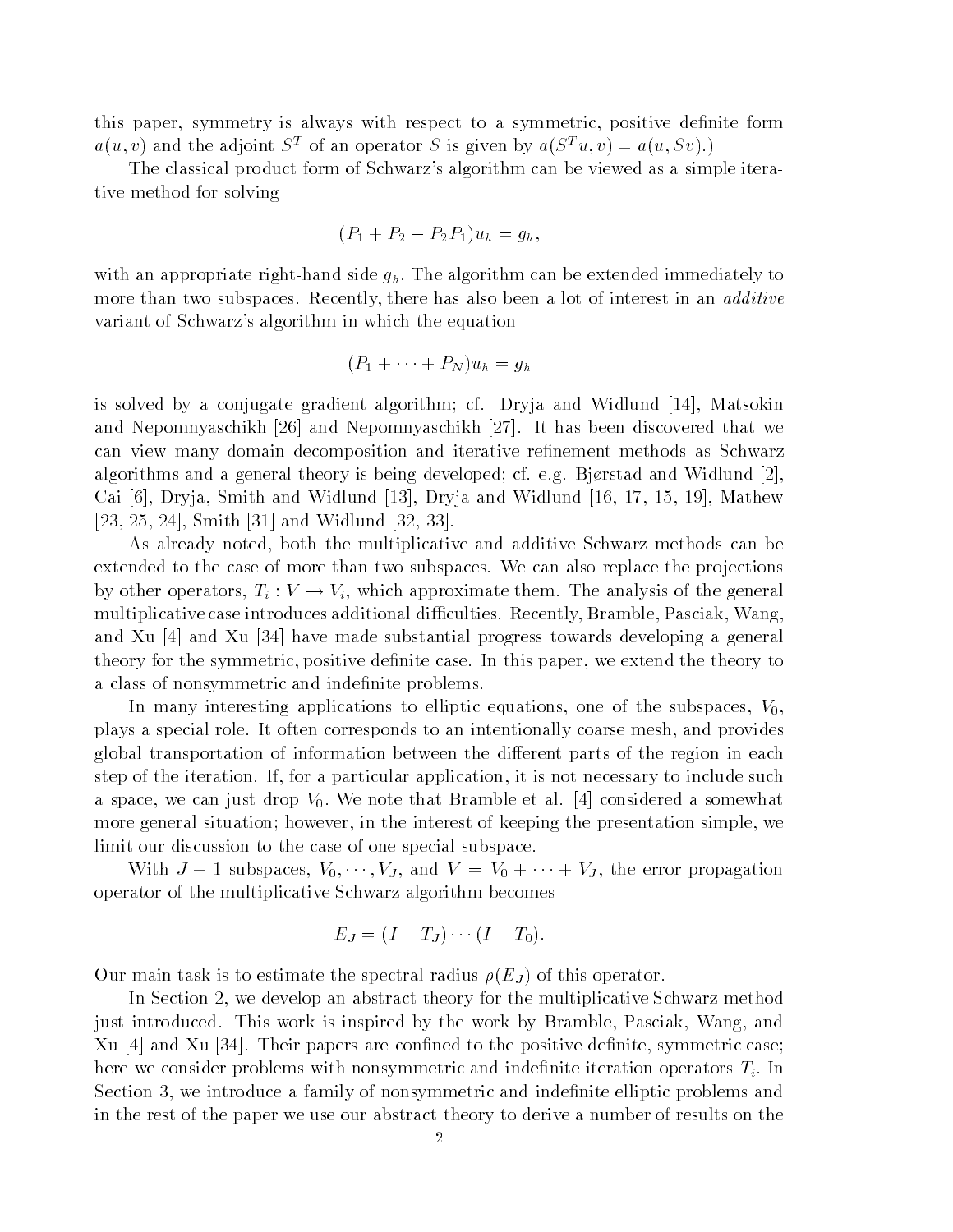convergence rate of several algorithms applied to such elliptic problems. Throughout the paper, we also comment on additive Schwarz methods.

This paper does not include any numerical results. We refer to Cai, Gropp, and Keyes for an extensive experimental study of many methods for nonsymmetric and indefinite problems.

So far, most of the work on Schwarz methods has been restricted to the symmetric case of the Bramble Brand Pascial of the Pascial (1919) in the United States (1919) in the Wideline Xu -- Mathew and Xu for previous work on Schwarz methods for nonsymmetric and indefinite problems.

2. An Abstract Theory for Schwarz Methods. Our main task is to provide an estimate of the spectral radius of the error propagation operator  $E_J$  arising in the multiplicative Schwarz method. We begin by observing that with

$$
E_j = (I - T_j) \cdots (I - T_0), \quad E_{-1} = I,
$$

$$
\quad \text{and} \qquad R_j = T_j + T_j^T - T_j^T T_j,
$$

we have

$$
E_j^T E_j - E_{j+1}^T E_{j+1} = E_j^T R_{j+1} E_j.
$$

This leads to the identity

(1) 
$$
I - E_J^T E_J = \sum_{j=0}^J E_{j-1}^T R_j E_{j-1}.
$$

It is easy to see that a satisfactory upper bound for  $\mu$  (Eq. ) can be column by showing that the operator on the right hands side of  $\{x_j\}$  is such that  $\{x_j\}$  positive definition at might therefore seem natural to assume that the operators  $R_i$  are positive semidefinite. This is so if  $T_i^T = T_i \geq 0$  and  $||T_i||_a \leq 2$  but such an assumption on  $R_i$  can often not be established in our applications. In the general case, we therefore make a different

**ASSUMPTION** 1. There exist a constant  $\gamma > 0$  and parameters  $\delta_i \geq 0$ , such that  $\sum \delta_i$  can be made sufficiently small and

(2) 
$$
R_i = T_i + T_i^T - T_i^T T_i \geq \gamma T_i^T T_i - \delta_i I.
$$

We note that if we can bound  $T_i + T_i^+ + o_i T$  from below by a positive multiple of  $I_i^{\perp}I_i$ , then Assumption 1 is satisfied for  $\alpha I_i$  for a sumciently small  $\alpha$ . It is well known that such a rescaling (underrelaxation) often is necessary to obtain convergence in nonsymmetric cases 

we now establish some simple consequences of Assumption - In the proof we give  $\pi$  as  $\pi$ a simple argument, which we also use in several other proofs.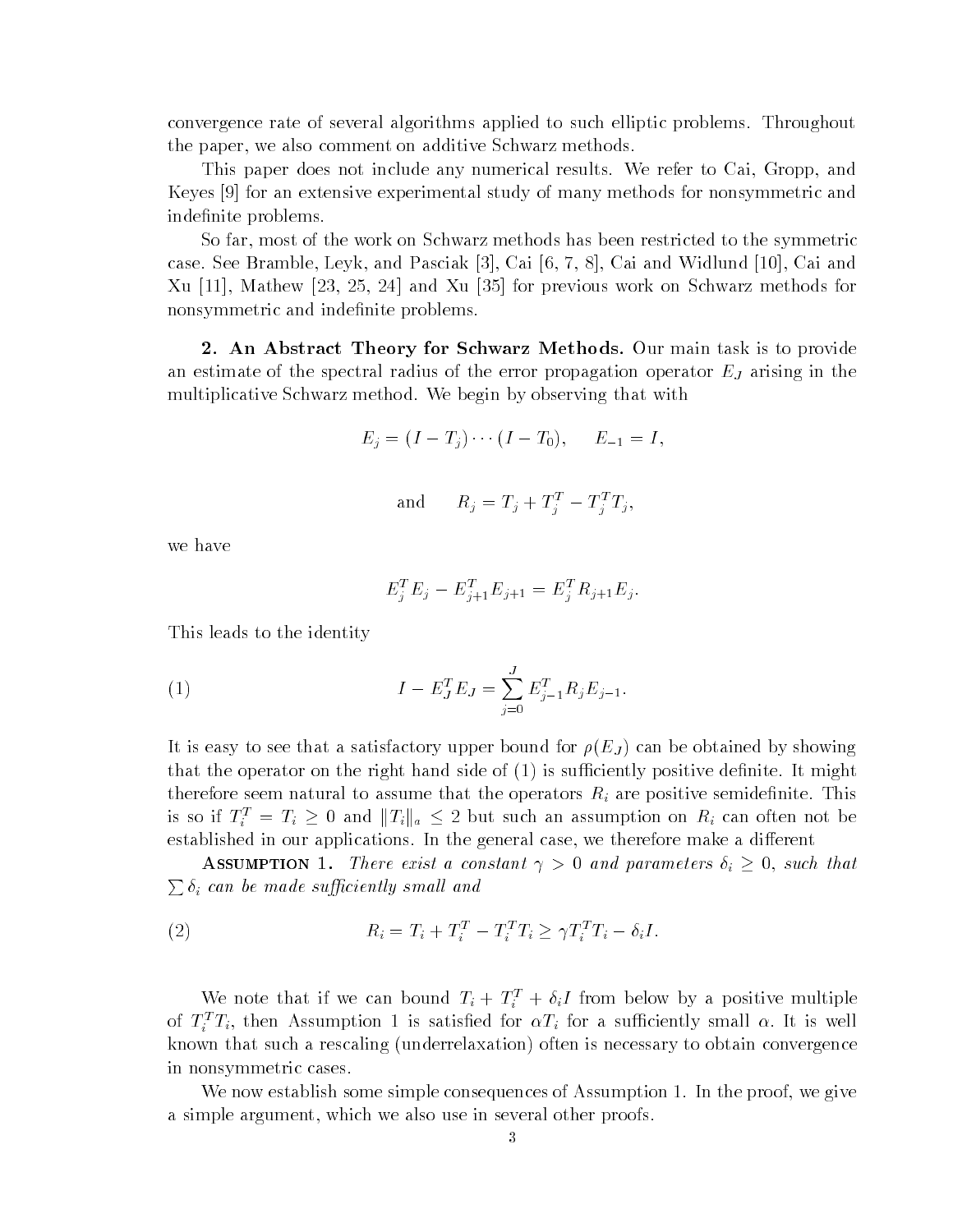Lemma If Assumption is satis-ed then

(3) 
$$
||T_i||_a \le \omega_i \equiv (1 + \sqrt{1 + \delta_i(1 + \gamma)})/(1 + \gamma) \le 2/(1 + \gamma) + \delta_i/2,
$$

and

 kI Tika -i

Protection and the state of the state of the state of the state of the state of the state of the state of the s

$$
a(T_iu, T_iu) \leq 2/(1+\gamma)a(T_iu, u) + \delta_i/(1+\gamma)a(u, u).
$$

Therefore

$$
||T_iu||_a^2 \le 2/(1+\gamma)||T_iu||_a||u||_a + \delta_i/(1+\gamma)||u||_a^2.
$$

By considering the solutions of the quadratic equation

$$
x^2 - 2/(1 + \gamma)x - \delta_i/(1 + \gamma) = 0,
$$

we easily obtain (3). Inequality (4) is obtained by a straightforward computation.  $\square$ 

In the case studied previously, with  $T_i$  symmetric, positive semidefinite,  $\delta_i = 0$ ,

(5) 
$$
0 \leq T_i \leq \omega I \equiv 2/(1+\gamma)I,
$$

and

$$
(6) \t\t R_i \ge (2 - \omega)T_i \ge 0;
$$

case are constant to simply the case  $A$  cases to simplify our cases to simplify our cases and formulas  $\cdots$ we set  $\omega = \max_i \omega_i$  and always assume that  $\omega \geq 1$ .

A  $J \times J$  matrix  $\mathcal E$  provides a convenient measure of the extent by which the range of the operators  $T_i$  are mutually orthogonal:

**DEFINITION** 1. The matrix  $\mathcal{E} = {\varepsilon_{i,j}}_{i,j=1}^J$  is defined by strengthened Cauchy-Schwarz inequalities, i.e.  $\varepsilon_{i,j}$  are the smallest constants for which

(7) 
$$
|a(T_iu, T_jv)| \leq \varepsilon_{i,j} ||T_iu||_a ||T_jv||_a , \forall u, v \in V
$$

hold

Note that  $\varepsilon_{i,i} = 1$  and that  $0 \leq \varepsilon_{i,j} \leq 1$ . In favorable cases,  $\rho(\mathcal{E})$  remains uniformly bounded even when J grows. By Gershgorin's theorem,  $\rho(\mathcal{E}) \leq J$  always holds.

We next establish an auxiliary result.

Lemma - The fol lowing two inequalities hold

$$
a(\sum_{i=1}^{J} T_i^T T_i v, v) \leq (2\rho(\mathcal{E})^{1/2}/(1+\gamma) + \sum_{i=1}^{J} \delta_i/(2\rho(\mathcal{E})^{1/2}))^2 a(v, v),
$$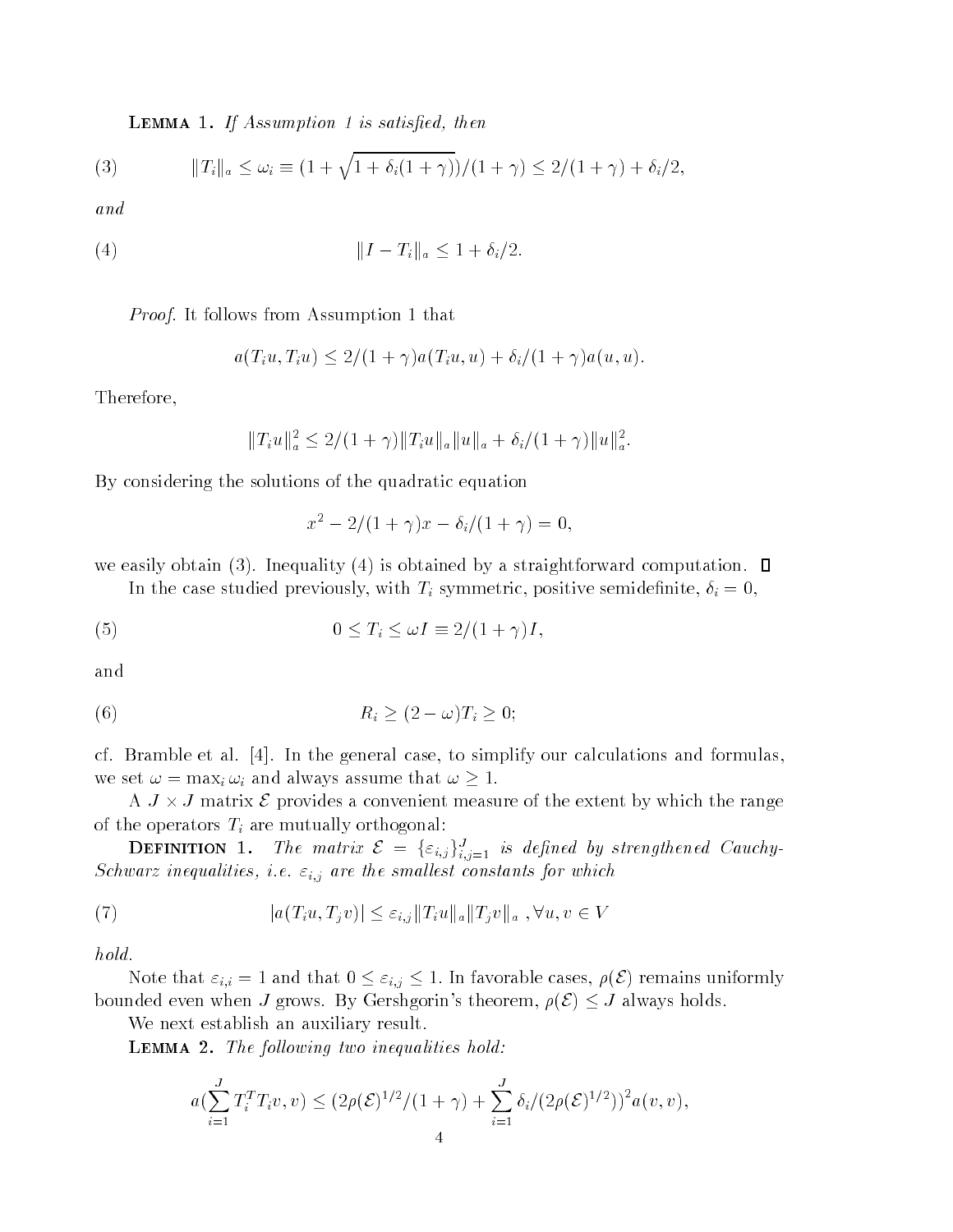and

$$
\|\sum_{i=1}^{J} T_i\|_a \leq 2\rho(\mathcal{E})/(1+\gamma) + \sum_{i=1}^{J} \delta_i/2.
$$

*Proof.* By using the strengthened Cauchy-Schwarz inequalities, we obtain

(8) 
$$
a(\sum_{i=1}^{J} T_i v, \sum_{i=1}^{J} T_i v) \leq \rho(\mathcal{E}) \sum_{i=1}^{J} a(T_i v, T_i v) = \rho(\mathcal{E}) \sum_{i=1}^{J} a(T_i^T T_i v, v).
$$

We now use Assumption - and the standard CauchySchwarz inequality obtaining

$$
a(\sum_{i=1}^{J} T_i^T T_i v, v) \le (2/(1+\gamma))a(\sum_{i=1}^{J} T_i v, v) + (\sum_{i=1}^{J} \delta_i/(1+\gamma))\|v\|_a^2
$$
  

$$
\le 2\rho(\mathcal{E})^{1/2}/(1+\gamma)a(\sum_{i=1}^{J} T_i^T T_i v, v)^{1/2} \|v\|_a + (\sum_{i=1}^{J} \delta_i/(1+\gamma))\|v\|_a^2.
$$

The inequalities now follow by using an argument very similar to that in the proof of

An upper bound for  $\sum_{i=0}^{J} T_i \parallel_a$  is required in the analysis of additive Schwarz methods see Cai and Widlund - it is often relatively easily obtained by providing an upper bound for  $\rho(\mathcal{E})$ . A lower bound on the same operator is obtained, in the symmetric positive denite case by estimating the parameter C- of an inequality similar to that of Assumption 2 introduced below. Note that we now work with the operators  $T_i$   $T_i$  instead of the  $T_i$  that were used in the symmetric, positive definite case; cf. Bramble et al 

 $\frac{1}{2}$  and  $\frac{1}{2}$  and  $\frac{1}{2}$  are exists a constant  $\frac{1}{2}$  of  $\frac{1}{2}$  and that

$$
\sum_{i=0}^{J} T_i^T T_i \ge C_0^{-2} I.
$$

Obtaining a bound for C- is often one of the most dicult part of the analysis of Schwarz methods in any specific application.

In the symmetric, positive definite case, an estimate of the condition number of the operator that is relevant for the additive algorithm is obtained straightforwardly

(9) 
$$
C_0^{-2} \omega^{-1} I \leq \sum_{i=0}^N T_i \leq (\rho(\mathcal{E}) + 1) \omega I.
$$

The upper bound is an easy consequence of Lemma 2; cf. (5) for the definition of  $\omega$ . The lower bound follows from Assumption 2 and an elementary inequality;  $T_i^2 \leq \omega T_i$ in the symmetric, positive semidefinite case.

A bound on the rate of convergence of the conjugate gradient method follows from in a routine way Similarly in the theory developed by Cai and Cai and Widlund [10], a lower bound for  $a(\sum_{i=0}^{N} T_i u, u)$  and an upper bound for  $\|\sum_{i=0}^{J} T_i\|_a$  are required to obtain an estimate of the rate of convergence of the GMRES and other Krylov space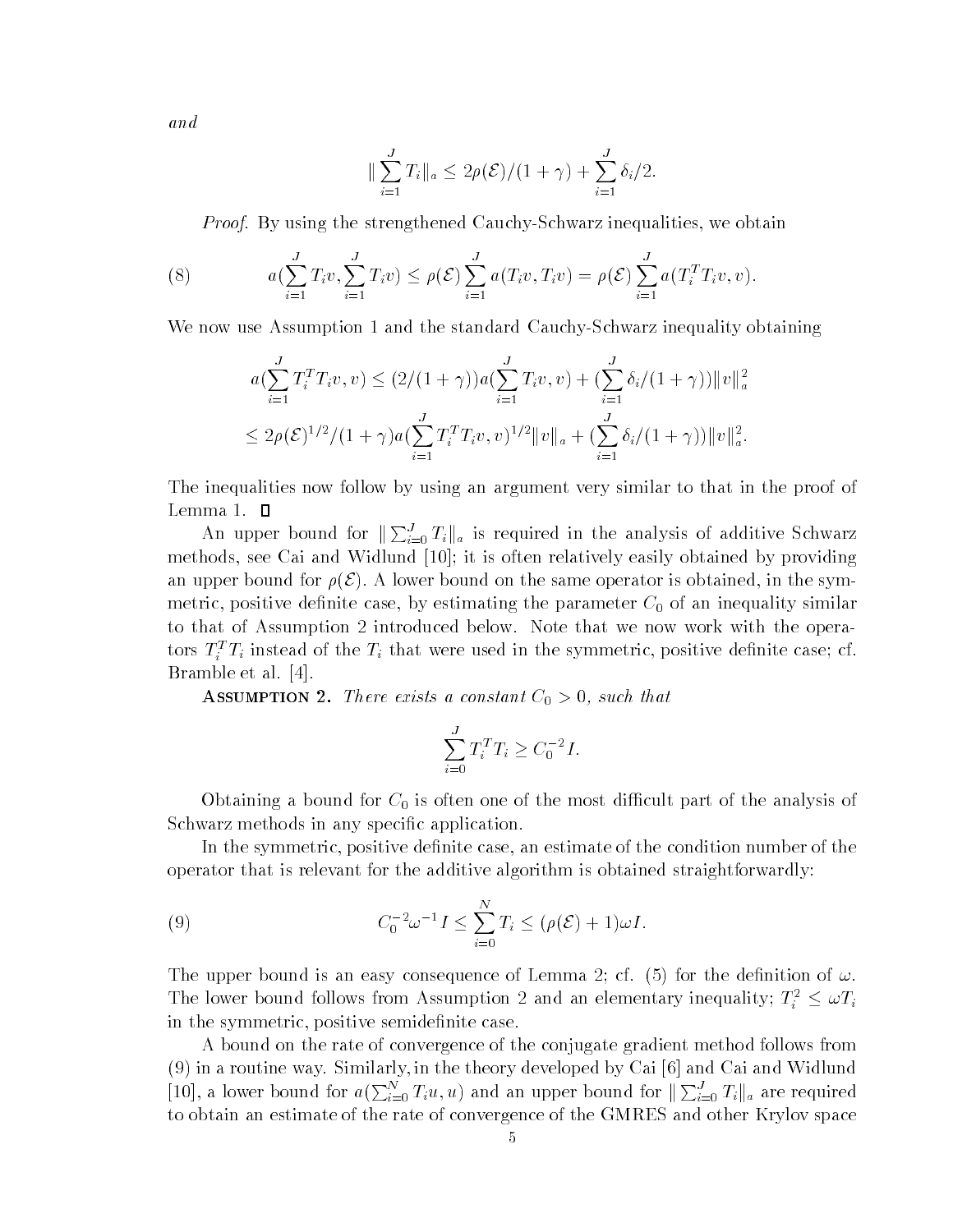based iterative methods that are used for nonsymmetric problems; cf. Eisenstat, Elman, and Schultz Schultz (Schultz)

We can now prove under Assumptions - and that the symmetric part of the operator  $\sum_{i=0}^{J} T_i$  is positive definite, provided that  $\sum_{i=0}^{J} \delta_i$  is small enough.

**LEMMA 3.** For any  $v \in V$ ,

$$
a(\sum_{i=0}^{J} T_i v, v) \ge \left( C_0^{-2} \omega^{-1} - \sum_{i=0}^{J} \delta_i / 2 \right) \|v\|_a^2.
$$

We note that we recover the lower bound in (9) by setting the  $\delta_i = 0$ .

Protection and the state of the state of the state of the state of the state of the state of the state of the s

$$
a(T_i v, v) \ge \frac{1 + \gamma}{2} a(T_i^T T_i v, v) - \frac{\delta_i}{2} a(v, v).
$$

The proof is completed by forming a sum and by using Assumption 2 and the relation between  $\omega$  and  $\gamma$ .  $\Box$ 

The main effort goes into establishing the following Lemma. (Throughout,  $C$  and  $c$ denote generic positive constants, which are independent of the mesh parameters that will be introduced later.)

**LEMMA 4.** In the general case, there exists a constant  $c > 0$  such that

(10) 
$$
\sum_{i=0}^{J} E_{i-1}^{T} T_{i}^{T} T_{i} E_{i-1} \geq \tilde{\gamma} \sum_{i=0}^{J} T_{i}^{T} T_{i}, \text{ where } \tilde{\gamma} = c(\omega^{2} \rho(\mathcal{E})^{2} + (\sum_{i=0}^{J} \delta_{i})^{2} + 1)^{-1}.
$$

*Proof.* We first note that the terms with  $i = 0$  can be handled separately and without any difficulty.

A direct consequence of the definition of the operator  $E_j$  is that

(11) 
$$
I = E_{i-1} + \sum_{j=0}^{i-1} T_j E_{j-1} = E_{i-1} + T_0 + \sum_{j=1}^{i-1} T_j E_{j-1}.
$$

For  $i > 0$ , we therefore obtain

$$
a(T_i^TT_iv,v) = a(T_iv,T_iE_{i-1}v) + a(T_iv,T_iT_0v) + a(T_iv,T_i\sum_{j=1}^{i-1}T_jE_{j-1}v).
$$

Let  $d_j = ||T_j E_{j-1} v||_a$ ,  $1 \le i \le J$ , be the components of a vector d. We find that

$$
||T_i v||_a^2 \le ||T_i v||_a d_i + ||T_i v||_a ||T_i T_0 v||_a + ||T_i v||_a ||T_i \sum_{j=1}^{i-1} T_j E_{j-1} v||_a.
$$

Cancelling the common factor and squaring, we see that we need to estimate  $\sum_{i=1}^{J} a(T_i^T T_i T_0 v, T_0 v)$  and  $\sum_{i=1}^{J} a(T_i^T T_i \sum_{i=1}^{i-1} T_j E_{j-1} v, \sum_{i=1}^{i-1} T_j E_{j-1} v)$  appropriately in order to complete the proof of the Lemma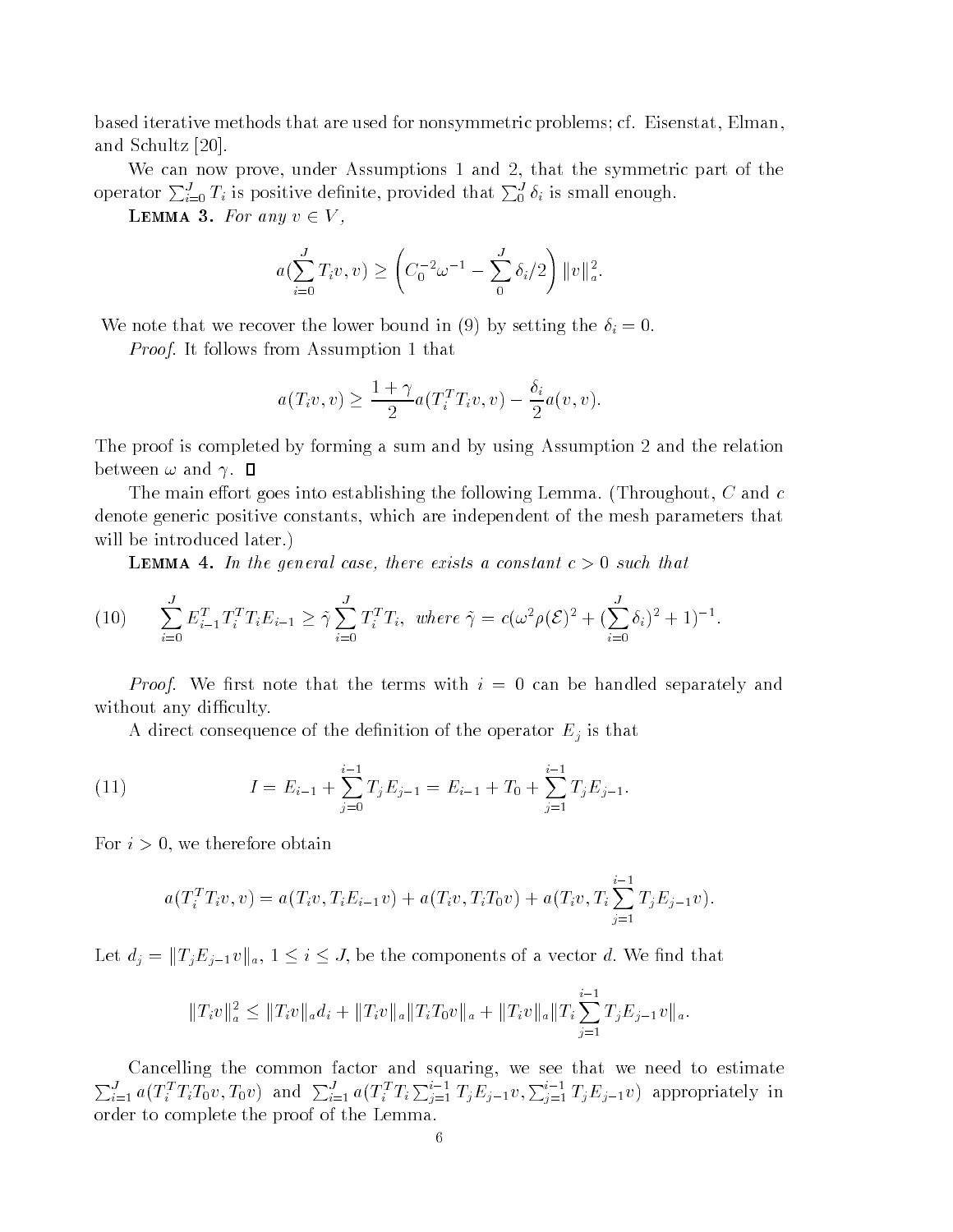We can use Lemma 2 directly to estimate the first expression. We use Assumption - to estimate the second expression and obtain

$$
a(T_i^T T_i \sum_{j=1}^{i-1} T_j E_{j-1} v, \sum_{j=1}^{i-1} T_j E_{j-1} v) \le (2/(1+\gamma)a(T_i \sum_{j=1}^{i-1} T_j E_{j-1} v, \sum_{j=1}^{i-1} T_j E_{j-1} v) + \delta_i/(1+\gamma)a(\sum_{j=1}^{i-1} T_j E_{j-1} v, \sum_{j=1}^{i-1} T_j E_{j-1} v)).
$$

After forming the sum over  $i$ , the second term on the right hand side can be estimated straightforwardly from above by

$$
\rho(\mathcal{E})/(1+\gamma)\sum_{i=1}^J \delta_i|d|_2^2.
$$

What remains, primarily, is to estimate

$$
\sum_{i=1}^{J} a(T_i \sum_{j=1}^{i-1} T_j E_{j-1} v, \sum_{j=1}^{i-1} T_j E_{j-1} v).
$$

By using the strengthened Cauchy-Schwarz inequalities, we obtain

$$
a(T_i \sum_{j=1}^{i-1} T_j E_{j-1} v, \sum_{j=1}^{i-1} T_j E_{j-1} v) \leq ||T_i \sum_{j=1}^{i-1} T_j E_{j-1} v||_a \sum_{j=1}^{i-1} \varepsilon_{i,j} d_j.
$$

Therefore, by using the Cauchy-Schwarz inequality,

$$
\sum_{i=1}^{J} a(T_i \sum_{j=1}^{i-1} T_j E_{j-1} v, \sum_{j=1}^{i-1} T_j E_{j-1} v) \leq (\sum_{i=1}^{J} ||T_i \sum_{j=1}^{i-1} T_j E_{j-1} v||_a^2)^{1/2} (\sum_{i=1}^{J} (\sum_{j=1}^{i-1} \varepsilon_{i,j} d_j)^2)^{1/2}.
$$

We now use the fact that all  $\varepsilon_{i,j}$  and  $d_j$  are nonnegative and obtain

$$
\sum_{i=1}^J \left( \sum_{j=1}^{i-1} \varepsilon_{i,j} d_j \right)^2 \le \rho(\mathcal{E})^2 |d|_{l_2}^2.
$$

The proof is now completed by an argument similar to that in the proof of Lemma -  $\mathcal{N}$  $\Box$ 

we need to a set the interest of the second assumption of the set of the set of  $\mathcal{L}_\mathcal{A}$ 

$$
E_{j-1}^T R_j E_{j-1} \ge \gamma E_{j-1}^T T_j^T T_j E_{j-1} - \delta_j E_{j-1}^T E_{j-1}.
$$

We use Lemma 4 to estimate the first term from below and the bound  $(4)$  to show that the second term is bounded by

$$
\delta_j exp(\sum_{i=0}^{j-1} \delta_i) I .
$$

We can now put it all together and obtain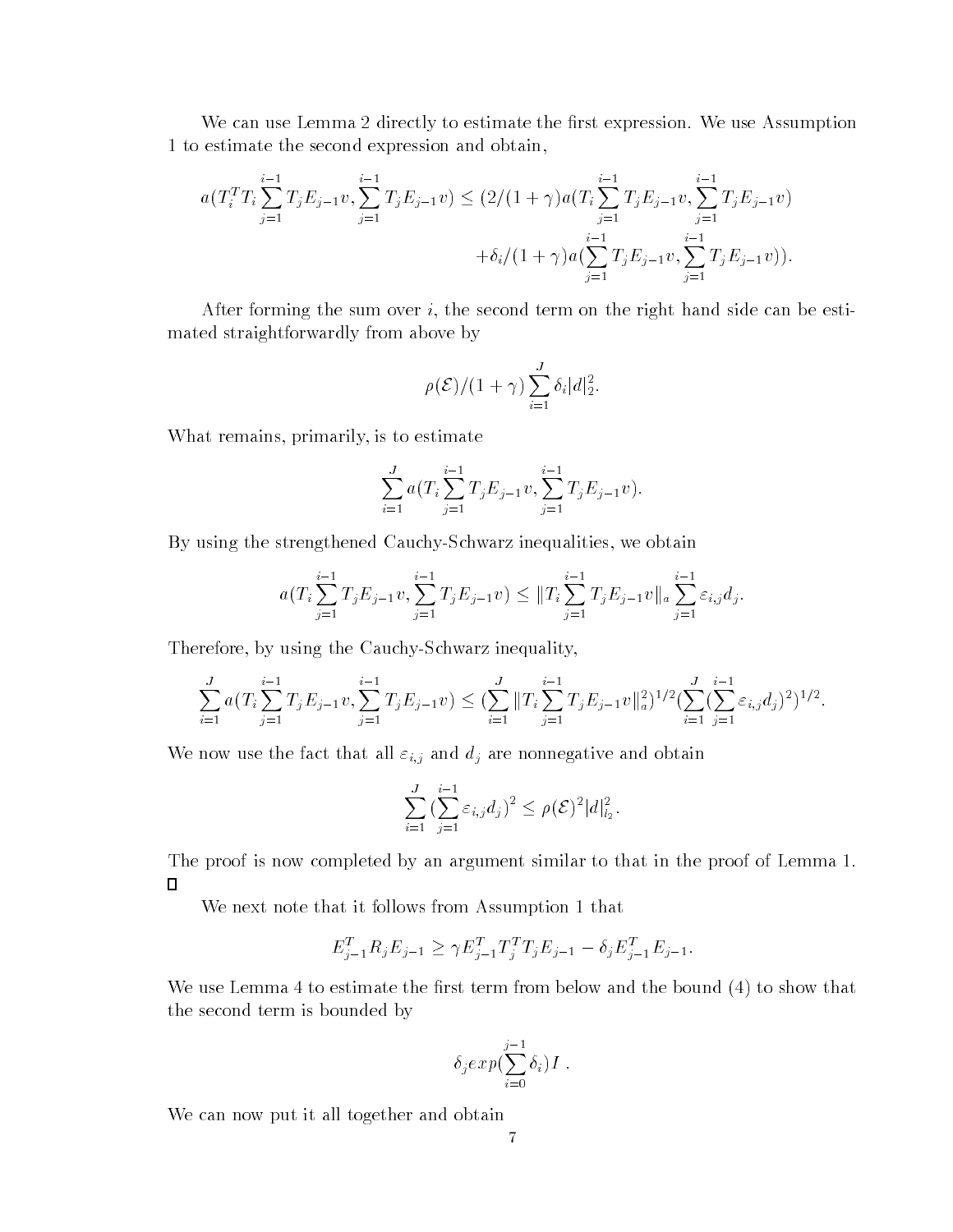**THEOREM** 1. In the general case, the multiplicative algorithm is convergent if

$$
\frac{\gamma}{(\omega^2 \rho(\mathcal{E})^2 + (\sum \delta_i)^2 + 1)C_0^2}
$$

dominates

$$
\sum_{j=0}^J \delta_j exp(\sum_{i=0}^{j-1} \delta_i)
$$

by a sufficiently large constant factor. Under this assumption, there exists a constant  $c \times v$  such that

$$
\rho(E_J) \leq ||E_J||_a \leq \sqrt{1 - \frac{c}{(\omega^2 \rho(\mathcal{E})^2 + (\sum \delta_i)^2 + 1)C_0^2}}.
$$

We note that in the positive definite, symmetric case, the  $\delta_i = 0$ . By using very similar arguments, we can show that

$$
\rho(E_J) \leq ||E_J||_a \leq \sqrt{1 - \frac{(2 - \omega)}{(2\omega^2 \rho(\mathcal{E})^2 + 1)C_0^2}}.
$$

The multiplicative Schwarz algorithm can also be accelerated by using the GMRES algorithm; cf. subsection  $4.2$ . In the analysis of the resulting method, we need to establish that the symmetric part of the operator  $I - E_J$  is positive definite; see Eisenstat,  $\mathbf{f} = \mathbf{f} \mathbf{f}$  and  $\mathbf{f} = \mathbf{f} \mathbf{f}$  and since the underlying theory that since that since that since that since the underlying theory of the underlying theory of the underlying theory of the underlying theory

$$
a(E_Jv, v) \leq ||E_J||_a ||v||_a^2 = -(1 - ||E_J||_a) ||v||_a^2 + a(v, v),
$$

we obtain

(12) 
$$
a((I - E_J)v, v) \ge (1 - ||E_J||_a) ||v||_a^2, \quad \forall v \in V.
$$

 Nonsymmetric and Inde-nite Elliptic Problems We consider a linear second order elliptic equation with Dirichlet boundary condition, defined on a polygonal region  $\Omega \subset R^u$ ,  $d=2,3$ ,

(13) 
$$
\begin{cases} \mathcal{L}u = f \text{ in } \Omega, \\ u = 0 \text{ on } \partial\Omega. \end{cases}
$$

The elliptic operator  $\mathcal L$  is of the form

$$
\mathcal{L}u(x) = -\sum_{i,j=1}^d \frac{\partial}{\partial x_i}(a_{ij}(x)\frac{\partial u(x)}{\partial x_j}) + 2\sum_{i=1}^d b_i(x)\frac{\partial u(x)}{\partial x_i} + c(x)u(x),
$$

where the quadratic form defined by  $\{a_{ij}(x)\}\$ is symmetric, uniformly positive definite and all the coefficients are sufficiently smooth. We use a weak formulation of this problem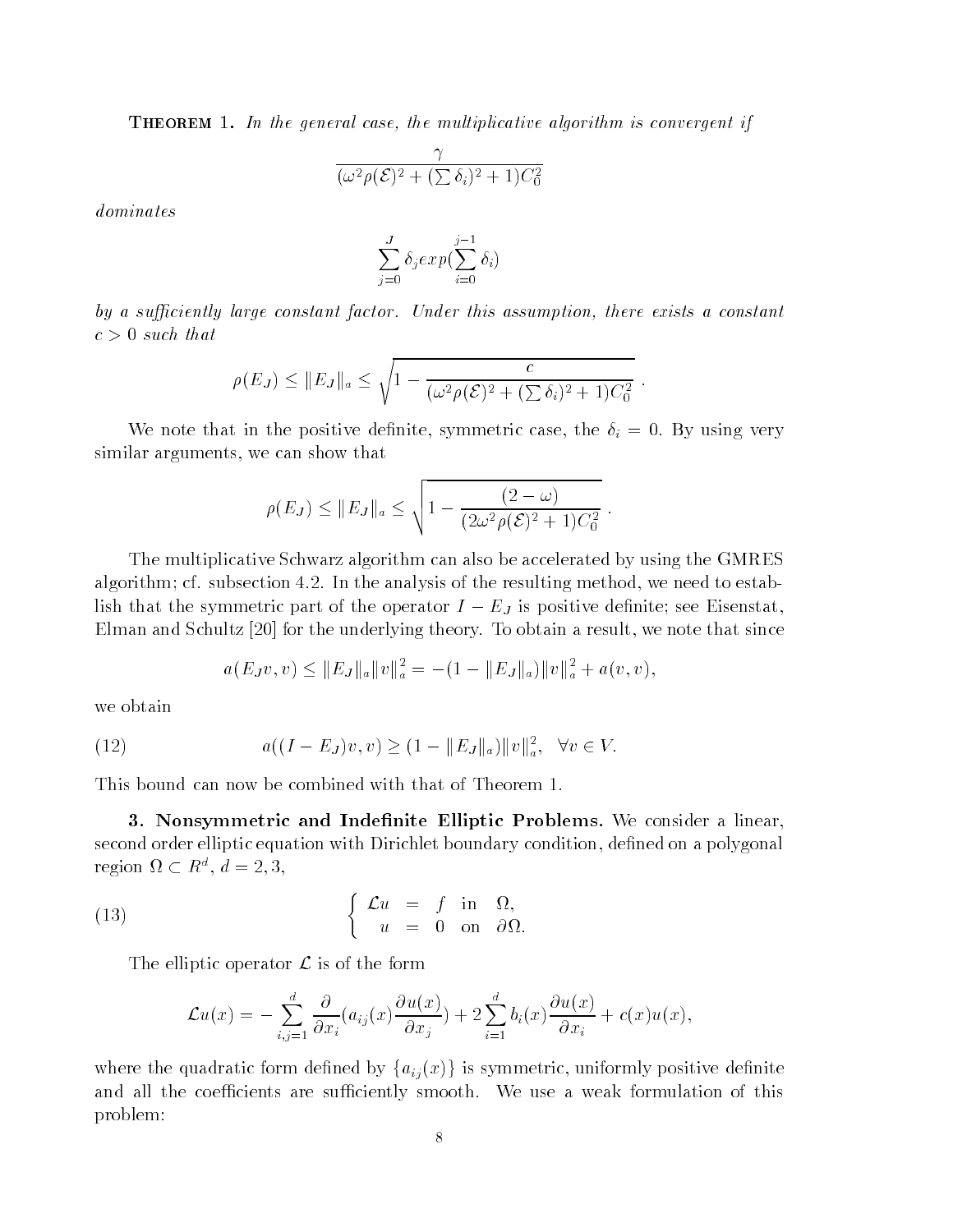Find  $u \in H_0^1(\Omega)$ , such that,

(14) 
$$
b(u, v) = (f, v), \ \forall v \in H_0^1(\Omega).
$$

Here  $(\cdot, \cdot)$  is the usual  $L^2$  inner product,  $f \in L^2(\Omega)$  and the bilinear form  $b(\cdot, \cdot)$  is given by

$$
b(u, v) = a(u, v) + s(u, v) + c(u, v),
$$

where

$$
a(u,v) = \sum_{i,j=1}^d \int_{\Omega} a_{ij} \frac{\partial u}{\partial x_i} \frac{\partial v}{\partial x_j} dx,
$$

$$
s(u, v) = \sum_{i=1}^{d} \int_{\Omega} (b_i \frac{\partial u}{\partial x_i} v + \frac{\partial (b_i u)}{\partial x_i} v) dx,
$$

$$
c(u,v)=(\tilde c u,v),
$$

with  $\tilde{c}(x) = c(x) - \sum_{i=1}^{a} \partial b_i / \partial x_i$ .

We note that the lower order terms of the operator  $\mathcal L$  are relatively compact perturbations of the principal second order terms that we also assume that  $\mathcal{A} = \mathcal{A}$ solution in  $H_0^{\circ}(n)$ .

For this problem, it is appropriate to use  $\|\cdot\|_a = a(\cdot, \cdot)^{1/2}$ , a norm equivalent to the  $H_0^{\alpha}(u)$  horm. Integration by parts shows that  $s(\cdot, \cdot)$  satisfies  $s(u, v) = -s(v, u)$ , for all  $u, v \in H_0^1(\Omega)$ . Using elementary, standard tools, it is easy to establish the following inequalities

(i) There exists a constant C, such that  $|b(u, v)| \leq C ||u||_a ||v||_a, \forall u, v \in H_0^1(\Omega)$ , *i.e.*  $b(u, v)$  is a continuous, bilinear form on  $H_0^1(\Omega) \times H_0^1(\Omega)$ .

ively constantly constantly  $\mathcal{L}$  . There exists a constant  $C$  is a constant that  $\mathcal{L}$ 

$$
||u||_a^2 - C||u||_{L^2(\Omega)}^2 \le b(u, u), \ \ \forall u \in H_0^1(\Omega).
$$

(iii) There exists a constant  $C$ , such that

$$
|s(u, v)| \leq C ||u||_a ||v||_{L^2(\Omega)}, \quad \forall u, v \in H_0^1(\Omega).
$$

We note that the bound for  $s(\cdot, \cdot)$  is different from that of  $b(\cdot, \cdot)$ ; each term in  $s(\cdot, \cdot)$ contains a factor of zero order. This enables us to control the skew-symmetric term and makes our analysis possible. This is not the only interesting case; see Bramble, Leyk, and Pasciak in which several interesting algorithms are considered for equations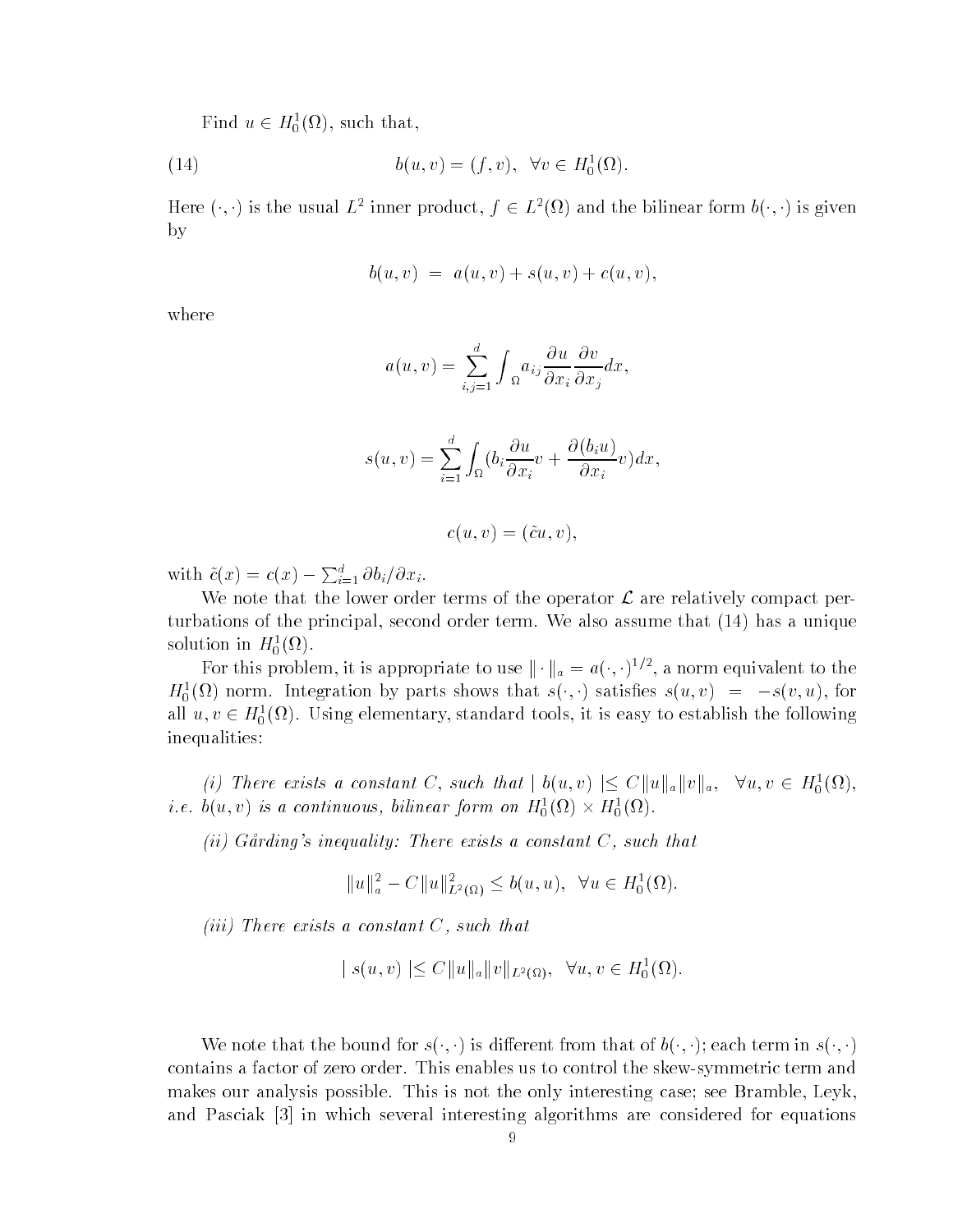where the skew-symmetric term is not a compact perturbation relative to the leading symmetric term 

we also use the following regularity result; in the following result can be a set of  $\mathbb{R}^n$ 

 $(iv)$  The solution w of the adjoint equation

$$
b(\phi, w) = g(\phi), \ \forall \phi \in H_0^1(\Omega)
$$

satis-es

$$
||w||_{H^{1+\sigma}(\Omega)} \leq C ||g||_{L^2(\Omega)}.
$$

 $\pm\sigma$  , a dependent on the interior angles of  $\sigma$  . If  $\sigma$  is independent of  $q$  and  $\sigma$  at least  $\pm\tau$ 

Let  $V^+$  be a ninte dimensional subspace of  $H_0^-(\Omega)$  with a mesh parameter  $n;$  details

are provided in the section of the Galery and Complete approximation of equation ( ) , and

Find  $u_h^* \in V^n$  such that

(15) 
$$
b(u_h^*, v_h) = (f, v_h), \quad \forall v_h \in V^h.
$$

will not discuss the second iterative methods it is seen it and iterative methods for solving  $\mathcal{A}$ 

4. Two-level Schwarz Type Methods. In this section, we consider two classes of two-level methods that use overlapping and non-overlapping subregions, respectively. We begin by describing the two-level overlapping decomposition of  $\Omega$ , which was introduced by Dryja and Widlund in - see also Dryja and Widlund - for a fuller discussion.

4.1. A Two-level Subspace Decomposition with Coloring. Let  $\Omega \subset R^d$  be a given a polygonal region and let  $\{\Omega_i\}_{i=1}^N$  be a shape regular, coarse finite element triangulation of  $\Omega$ . Here the  $\Omega_i$  are non-overlapping d-dimensional simplices, i.e. triangles if  $d = 2$  and tetrahedra if  $d = 3$ , with diameters on the order of H. The  $\Omega_i$  are also called substructures and  $\{\Omega_i\}$  the coarse mesh or H-level subdivision of  $\Omega$ . In a second step, each substructure  $\Omega_i$ , and the entire domain, are further divided into elements with diameters on the order of  $h$ . These smaller simplices also form a shape regular finite element subdivision of  $\Omega$ . This is the fine mesh or h-level subdivision.

The finite element spaces of continuous, piecewise linear function on these triangulations are denoted by  $V^+$  and  $V^-$ , respectively. All elements of these spaces vanish on  $\sigma_{\Omega}$  and  $V$  are therefore subspaces of  $H_0^{\sigma}(\Omega)$ .

We introduce overlap between the subregions by extending each subregion  $\Omega_i$  to a larger region  $\Omega_i^{ext}$ ;  $\Omega_i \subset \Omega_i^{ext}$  with distance $(\partial \Omega_i^{ext} \cap \Omega, \partial \Omega_i \cap \Omega) \geq |\alpha H, |\forall i$ . Here  $\alpha$  is a positive constant. The same construction is used for the subregions that meet the boundary except that we cut off the parts that are outside  $\Omega$ . In this construction, we also make sure that  $\sigma\Omega_i^*$  does not cut through any *n*-level elements.

we note that recent results by Dryja and Widelund is the rate of the rate on the rate  $\sim$ of convergence as a function of  $\alpha$  and that, in our experience, the performance is often quite satisfactory even when the overlap is on the order  $h$ ; cf. Cai, Gropp, and Keyes  $\mathbf{r}$  . The state  $\mathbf{r}$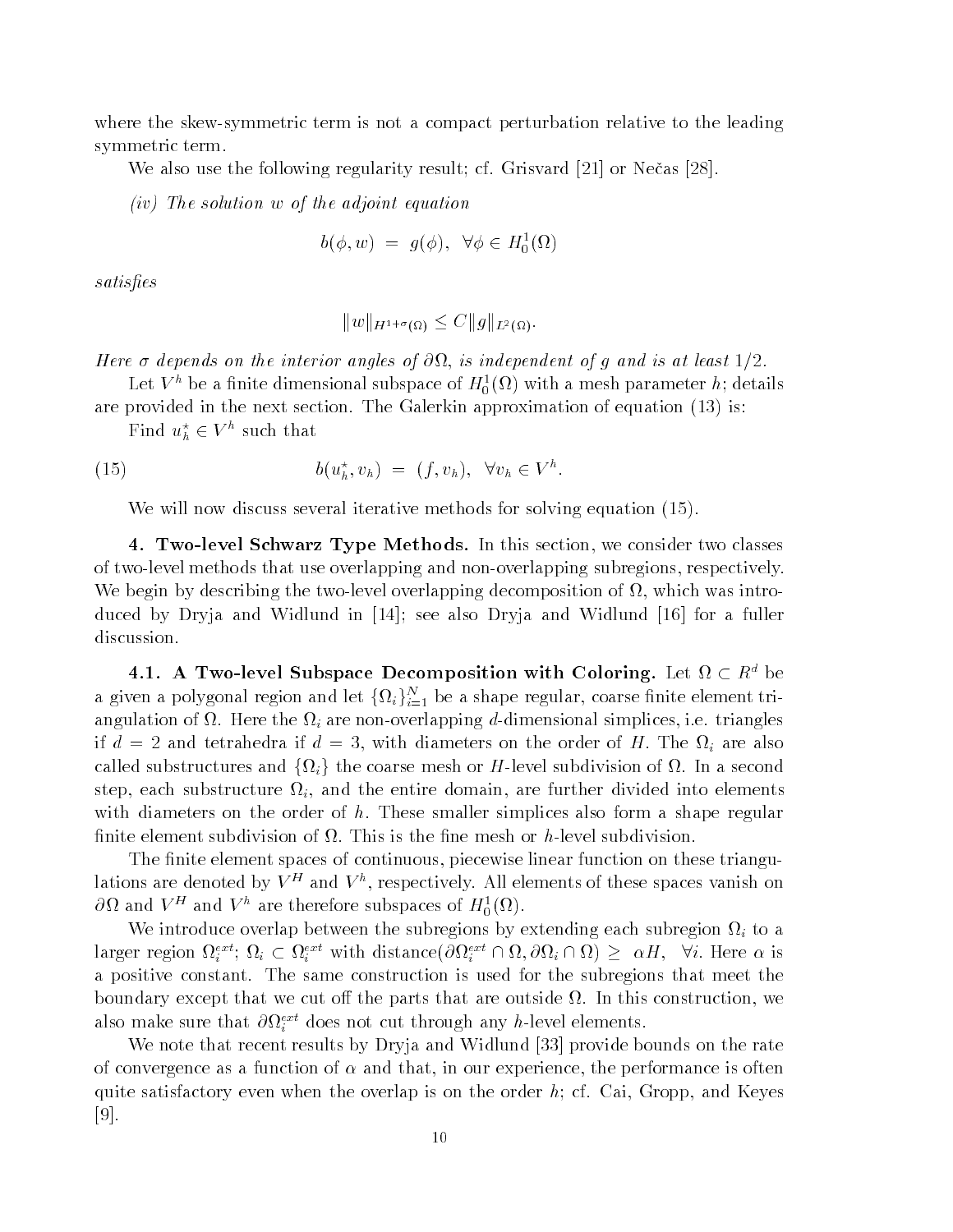We associate an undirected graph with the decomposition  $\{\Omega_i^{ext}\}\)$ . Each node of the graph represents an extended subdomain and each edge the intersection of two such  $\sup$  subdomains. This graph can be colored, using colors  $1, \cdots, J,$  in such a way that no nodes of the same color are connected by an edge of the graph. We merge all subdomains of the same color and denote the resulting sets by  $\Omega_1, \cdots, \Omega_J$ . Let  $V_i^{\scriptscriptstyle n} = V^{\scriptscriptstyle n} \cap H^1_0(\Omega_i)$ . (By extending all functions of  $V_i^h$  by zero outside  $\Omega_i$ , we see that  $V_i^h \subset V^h$ .) For convenience, we set  $\Omega_0 = \Omega$  and associate it with color 0. We also use the subspace  $V_0 = V$  in our algorithm.

It is easy to see that  $V^+$  is the sum of the  $J + 1$  subspaces;

(16) 
$$
V^h = V_0^h + V_1^h + \cdots + V_J^h.
$$

All the results given in the next subsection are valid for this decomposition, but the algorithms can equally well be used for other choices of the subspaces 

4.2. Algorithms and Convergence Rates Estimates. We begin by introducing oblique projections  $P_i: V \longrightarrow V_i$ , by

$$
b(P_iu_h, v_h) = b(u_h, v_h), \quad \forall u_h \in V^h, \quad v_h \in V_i, \quad 0 \leq i \leq J.
$$

It is often more economical to use approximate rather than exact solvers of the problems on the subspaces. The approximate solvers are introduced in terms of bilinear forms  $b_i(u,v)$ , defined on  $V_i^{\prime\prime} \times V_i^{\prime\prime}$ , such that

(17) 
$$
a(u, u) \leq \omega_b b_i(u, u) \text{ and } b_i(u, v) \leq C ||u||_a ||v||_a, \forall u, v \in V_i^h.
$$

Here  $\omega_b$  is a constant in (0,2). A possible choice is  $b_i(u, v) = a(u, v)$  or the bilinear form corresponding to the Laplace operator or to an inexact solver for one of the correspond ing finite element problems.

The operators  $T_i: V \longrightarrow V_i$ , are defined by these bilinear forms:

$$
b_i(T_iu_h, v_h) = b(u_h, v_h), \quad \forall v_h \in V_i.
$$

For  $i = 0$ , we must always, in order to obtain our theoretical results, use an exact solver. Thus we choose T- P- 

We note that  $F_i u_h^*$  and  $T_i u_h^*$  can be computed, without explicit knowledge of  $u_h^*$ , by solving a problem in the subspace  $V_i$ .

$$
b(P_i u_h^*, v_h) = b(u_h^*, v_h) = (f, v_h), \ \ \forall v_h \in V_i^h,
$$

or

$$
b_i(T_i u_h^{\star}, v_h) = b(u_h^{\star}, v_h) = (f, v_h), \quad \forall v_h \in V_i^h.
$$

We now describe the classical Schwarz alternating algorithm in terms of the map pings  $T_i$ ; we can consider the case of exact oblique projections as a special case.

ALGORITHM 1 (THE CLASSICAL SCHWARZ ALGORITHM).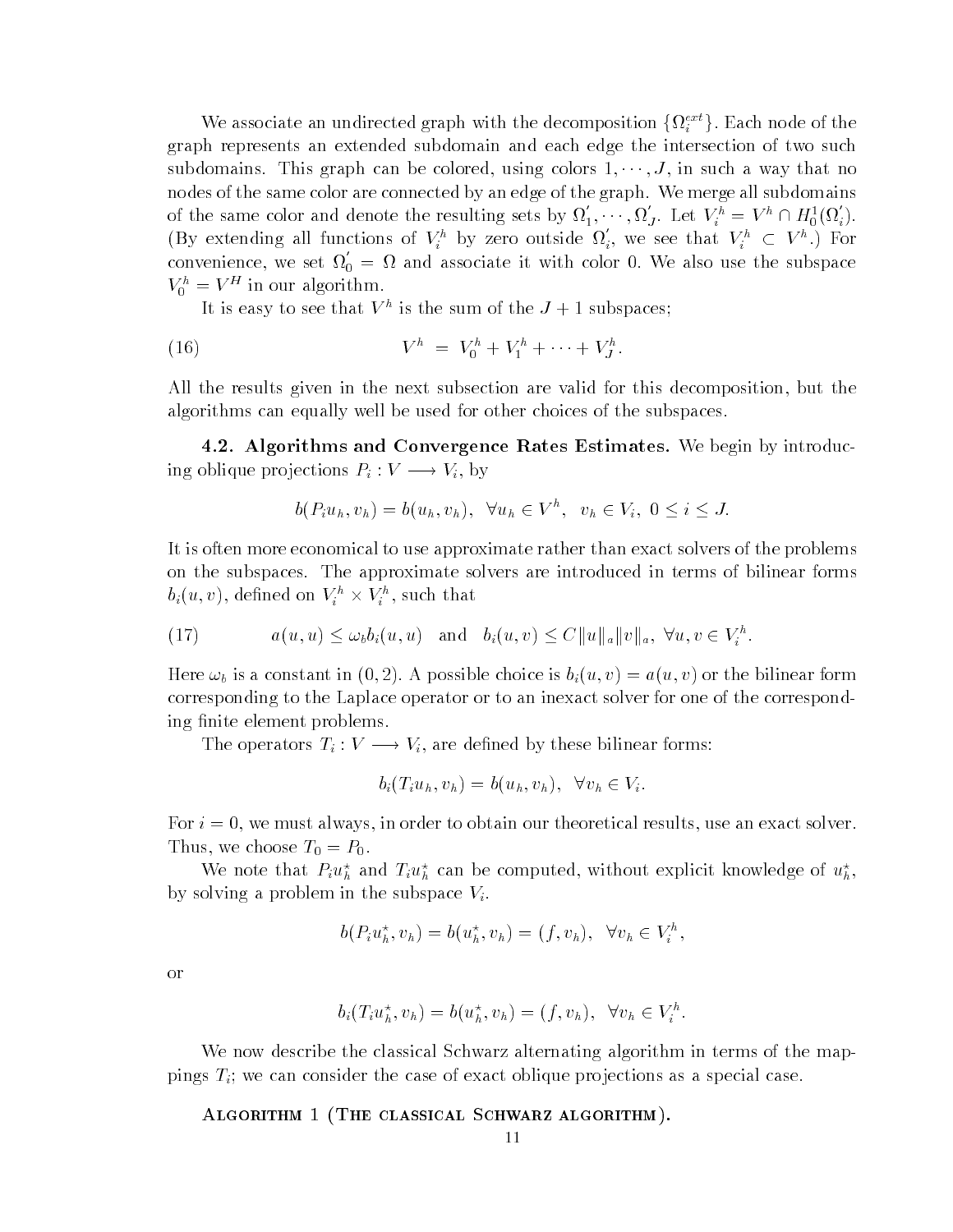*i*) Compute  $g_i = I_i u_{\hat{h}},$  for  $i = 0, \dots, J$ ;

 $n$  iterate until convergence: Obtain  $u_h^{\tau,+}$ , the  $(n+1)$ th approximate solution, from  $u_h^-$  using  $J + 1$  fractional steps

$$
u_h^{n+\frac{i+1}{J+1}} = u_h^{n+\frac{i}{J+1}} + \left(g_i - T_i u_h^{n+\frac{i}{J+1}}\right), \quad i = 0, \cdots, J.
$$

We can regard this algorithm as a Richardson iterative method; cf. discussion in Section - More powerful iterative methods can also be used to accelerate the conver gence. We recall that the multiplicative Schwarz operator is defined by the operator

$$
E_J = (I - T_J)(I - T_{J-1}) \cdots (I - T_1)(I - P_0).
$$

Since the polynomial  $I - E_J$  does not contain any constant terms, we can compute

$$
(18) \t\t g_h = (I - E_J)u_h^*,
$$

without knowing the solution  $u_h^*$ . We obtain,

Algorithm - The accelerated multiplicative Schwarz algorithm *i* Compute  $g_h = (I - E_J)u_h^2$ ; ii) Solve the operator equation

-<sup>I</sup> EJ uh gh

by a conjugate gradient-type iterative method, such as GMRES.

We remark that if the  $T_i$  are symmetric, positive semi-definite, then the operator  $E_J$  can be symmetrized by doubling the number of fractional steps, reversing the order of the subspaces. We can then use the standard conjugate gradient method, in the inner product  $a(\cdot, \cdot)$ , to solve a linear system with the operator  $I = E_j^T E_j$ .

The additive variant of the two-level multiplicative Schwarz algorithm, considered here, is given in terms of the operator  $I = I_0 + I_1 + \cdots + I_J$ .

## ALGORITHM  $3$  (THE ADDITIVE SCHWARZ ALGORITHM).

*i* Compute  $g_h = I u_h$ ; ii) Solve the operator equation

$$
(20) \t\t T u_h = g_h
$$

by a conjugate gradient-type iterative method, e.g. the conjugate gradient method if  $T$ is symmetric positive de-nite and the GMRES method otherwise

To prove the convergence of these algorithms for our class of nonsymmetric and indefinite elliptic problems, we use a lemma that shows that the contribution from the skew-symmetric and zero order terms are of a lower order in  $H$ .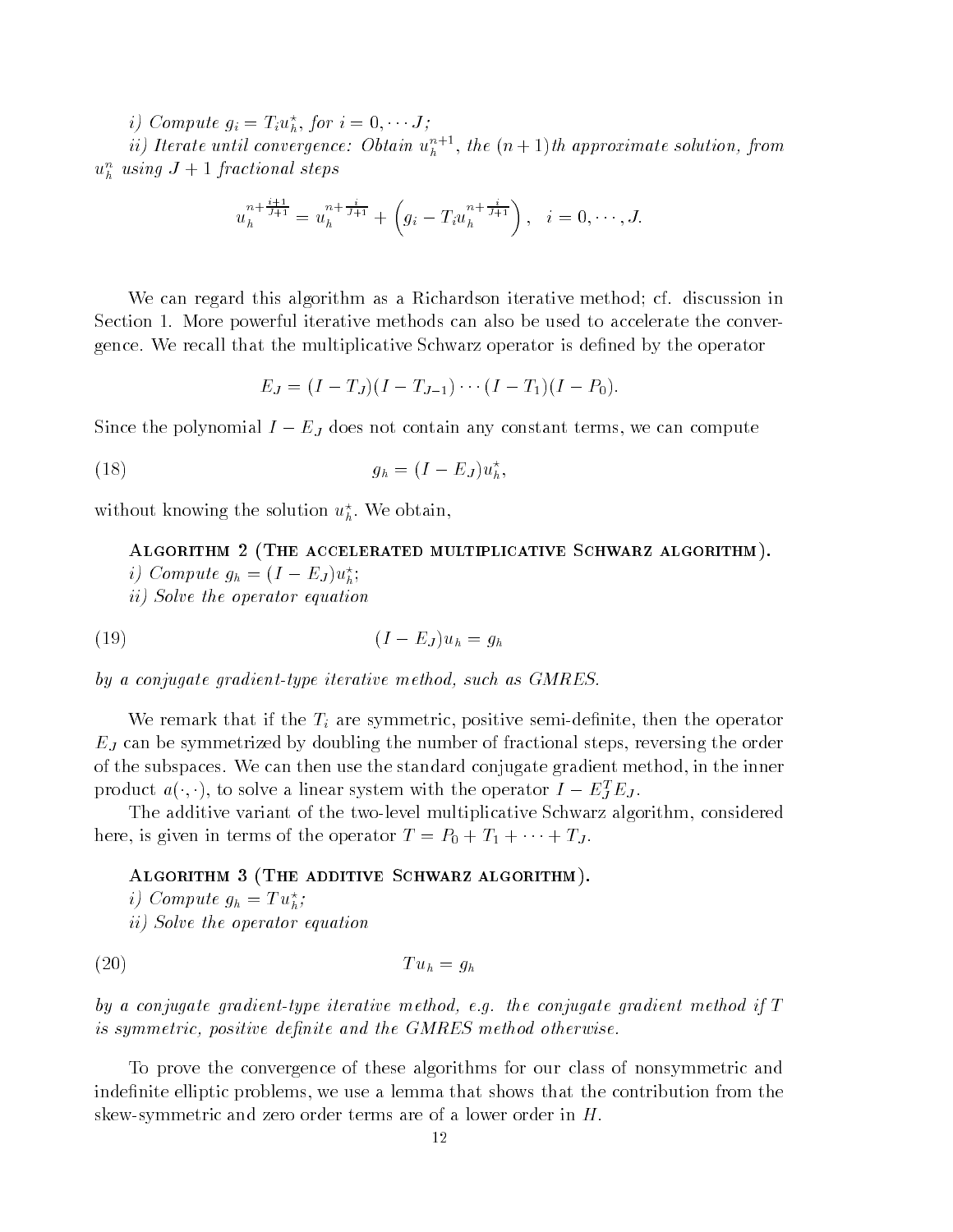**LEMMA 5.** There exists a constant  $C$ , independent of  $H$  and  $h$ , such that, for all  $u_h \in V^n$ ,

(i)  $|s(u_h, P_i u_h)| \leq CH(a(u_h, u_h) + a(P_i u_h, P_i u_h))$  for  $i > 0$ ;

 $(iii) |s(u_h - P_i u_h, P_i u_h)| \leq CH(a(u_h, u_h) + a(P_i u_h, P_i u_h))$  for  $i > 0$ .

For  $i = 0$ , (ii) notas with  $H$  replaced by  $H^+$ . The same estimates hold if we replace the bilinear form  $s(\cdot, \cdot)$  by  $c(\cdot, \cdot)$  and/or  $P_i$  by  $T_i$ .

The proof for the exact oblique projections follows directly from Section 4 of Cai  $\frac{1}{2}$  . For general  $\frac{1}{2}$  and  $\frac{1}{2}$  and  $\frac{1}{2}$  counts from a minor modification of these arguments 

who can now prove that Assumption 1 is satisfied for the mappings  $\mathbb{F}_l$  and  $\mathbb{F}_l$ .

**LEMMA 6.** For  $i > 0$ , there exists a constant  $H_0 > 0$ , such that for  $H \leq H_0$  $\cdots$  and  $\cdots$  is satisfying with  $\cdots$  is  $\cdots$ 

$$
\gamma = \begin{cases} 1 - 2CH > 0 & \text{for } P_i \\ 2/\omega_b - 1 - CH > 0 & \text{for } T_i. \end{cases}
$$

Here H is the coarse mesh size and C the constant in Lemma 5. For  $i = 0$ , the same estimates hold with <sup>H</sup> replaced by <sup>H</sup>

*Proof.* We give a proof of the lemma only for the  $P_i$ ; the proof for the  $T_i$  can be obtained similarly with the aid of inequality  $(i)$  of Lemma 5.

We must establish that

$$
a(P_iu_h, u_h) \ge \frac{1+\gamma}{2}a(P_iu_h, P_iu_h) - \frac{\delta_i}{2}a(u_h, u_h), \quad \forall u_h \in V^h.
$$

From the definition of  $P_i$ , it easily follows that

(21) 
$$
a(P_iu_h, u_h) = a(P_iu_h, P_iu_h) - s(u_h - P_iu_h, P_iu_h) - c(u_h - P_iu_h, P_iu_h).
$$

The proof is concluded by bounding the second and third terms using (ii) of Lemma 5.  $\Gamma$ 

We refer to Section of Cai and Widlund - or Lemma of this paper for a proof of Assumption 2, i.e. that

$$
\sum_{i=0}^{J} P_i^T P_i \ge C_0^{-2} I.
$$

Here C- is independent of the mesh parameters <sup>h</sup> and H A minor modication of the  $\mathbb{R}$  is the this bound also holds if  $\mathbb{R}$  is replaced by  $\mathbb{R}$ .

In the study of Schwarz methods with this subspace decomposition and the coloring introduced earlier in this section, a bound for  $\rho(\mathcal{E})$  is very easy to obtain; we only need the elementary inequality  $\rho(\mathcal{E}) \leq J$ .

We can now summarize our results for this two-level decomposition. We note that the constant c generally depends on  $\omega_b$ .

**THEOREM** 2. There exist constants  $H_0 > 0$  and  $c(H_0) > 0$ , such that if  $H \leq H_0$ , then

(22) 
$$
||E_J u_h||_a^2 \leq (1 - \frac{c}{(J^2 + (\sum \delta_i)^2 + 1)C_0^2}) ||u_h||_a^2, \quad \forall u_h \in V^h.
$$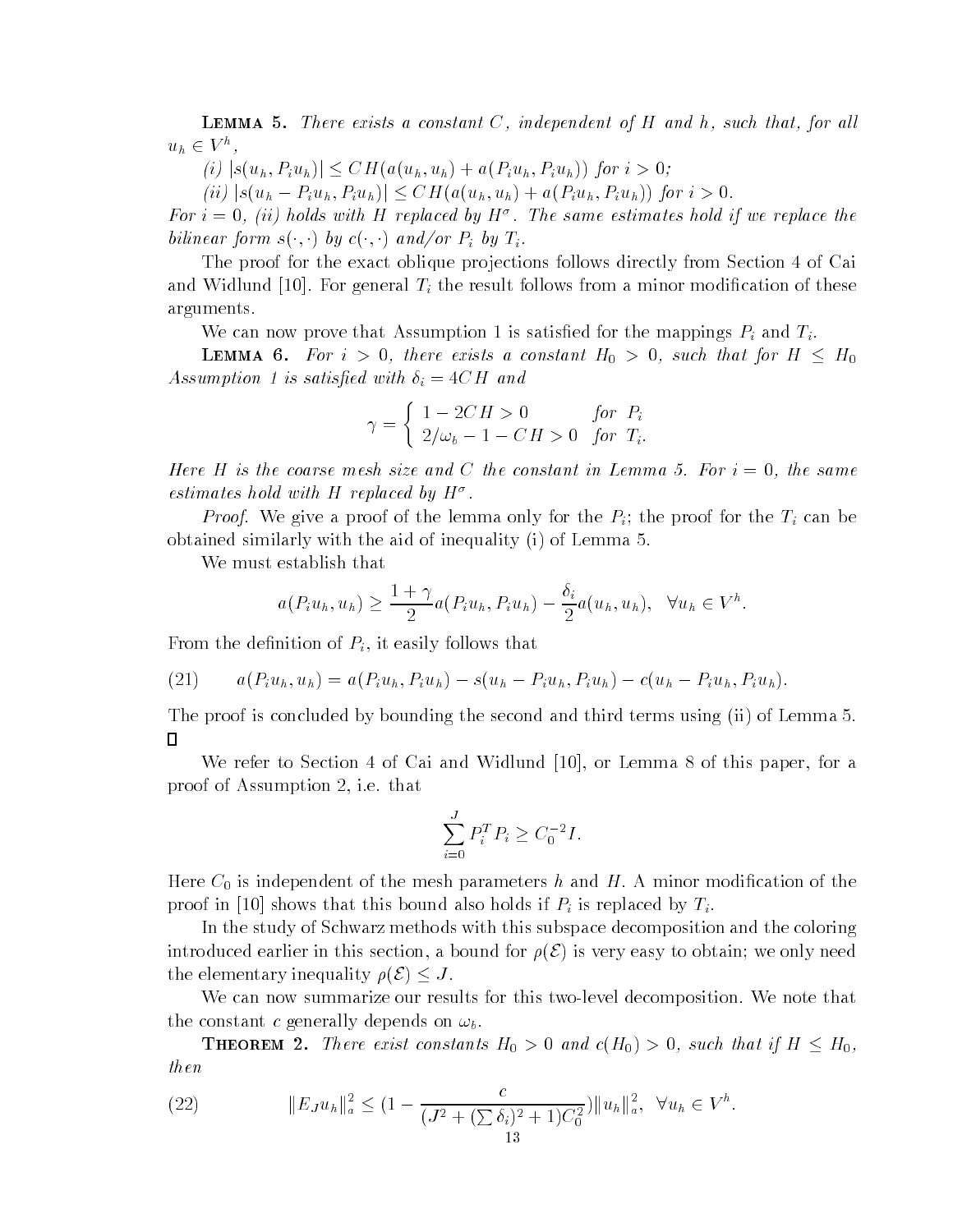Here  $J$  is the number of colors used for the set of extended subregions.

The proof follows directly from the abstract theory and the previous results of this section 

For the additive Schwarz algorithm, we similarly obtain

**THEOREM 3.** There exist constants  $H_0 > 0$  and  $c(H_0) > 0$ , such that if  $H \leq H_0$ , then

(23) 
$$
||Tu_h||_a \leq C(J+\sum \delta_i+1)||u_h||_a, \quad \forall u_h \in V^h,
$$

and

(24) 
$$
a(Tu_h, u_h) \ge cC_0^{-2} ||u_h||_a^2, \quad \forall u_h \in V^h.
$$

we note that a proof of Theorem and Widels and Widels in Cai and Widels and Widels and Widels and Widels and W

4.3. Iterative Substructuring Algorithms in Two Dimensions. We now consider an iterative substructuring method for problems in two dimensions. In defining the partition of the finite element space into subspaces, we use the same coarse space  $V$  as in Section 4.1. In addition, we use local subspaces corresponding to the subregions  $\Omega_{ij} = \Omega_i \cup \Gamma_{ij} \cup \Omega_j$ , which play the same role as the  $\Omega_i^{ext}$  in Section 4.2. Here  $\Omega_i$ and  $\Omega_j$  are adjacent substructures with a common edge  $\Gamma_{ij}$ . We note that an interior substructure is the intersection of three such regions. By coloring the subdomains, as in the previous subsection, we obtain  $\Omega_0 = \Omega, \Omega_1, \cdots, \Omega_J$  where each  $\Omega_i, i > 0$ , is a union of nonoverlapping subregions that share the same color. As before, the local subspaces are defined by  $V_i^n = H_0^1(\Omega_i) \cap V^n$ . It is easy to show that

$$
V^h = V_0^h + V_1^h + \cdots + V_J^h.
$$

We can now introduce additive and multiplicative Schwarz algorithms based on this decomposition. For this decomposition, the constant  $C_0^+$  can be estimated by

$$
C_0^2 = C (1 + \log(H/h))^2,
$$

where  $C$  is independent of H and  $m_1$  or  $D$  ,  $m$  and  $m_1$  , theorems  $m_1$  and  $D$  and  $\alpha$ hold with this  $C_0^2$ . The estimates of the other parameters, such as  $\rho(\mathcal{E}) \leq J$ , can easily be found using the techniques as before We note that a proof of the result for the additive case is given already in Cai and Widelund and Widelund and Widelund and Widelund and Widelund problem for three dimensions appears to be open 

5. Multilevel Schwarz Type Methods. In this section, we consider a class of additive and manuphemicative Schwarz methods using  $\{ \omega_+ | \omega_+ |$  rather than two reveals

Following Dryja and Widlund - and Zhang we introduce a sequence of nested quasi-uniform finite element triangulations  $\{\mathcal{T}^l\}_{l=0}^L$ . Here  $\mathcal{T}^0 = \{\tau_i^0\}_{i=1}^{N_0}$  is the coarsest triangulation and  $\tau_i^-$  represents a substructure. The successively finer triangulations  $\mathcal{T}^{l} = \{\tau_i^l\}_{i=1}^{N_l}, l = 1, \cdots, L$ , are obtained by dividing each element of the triangulation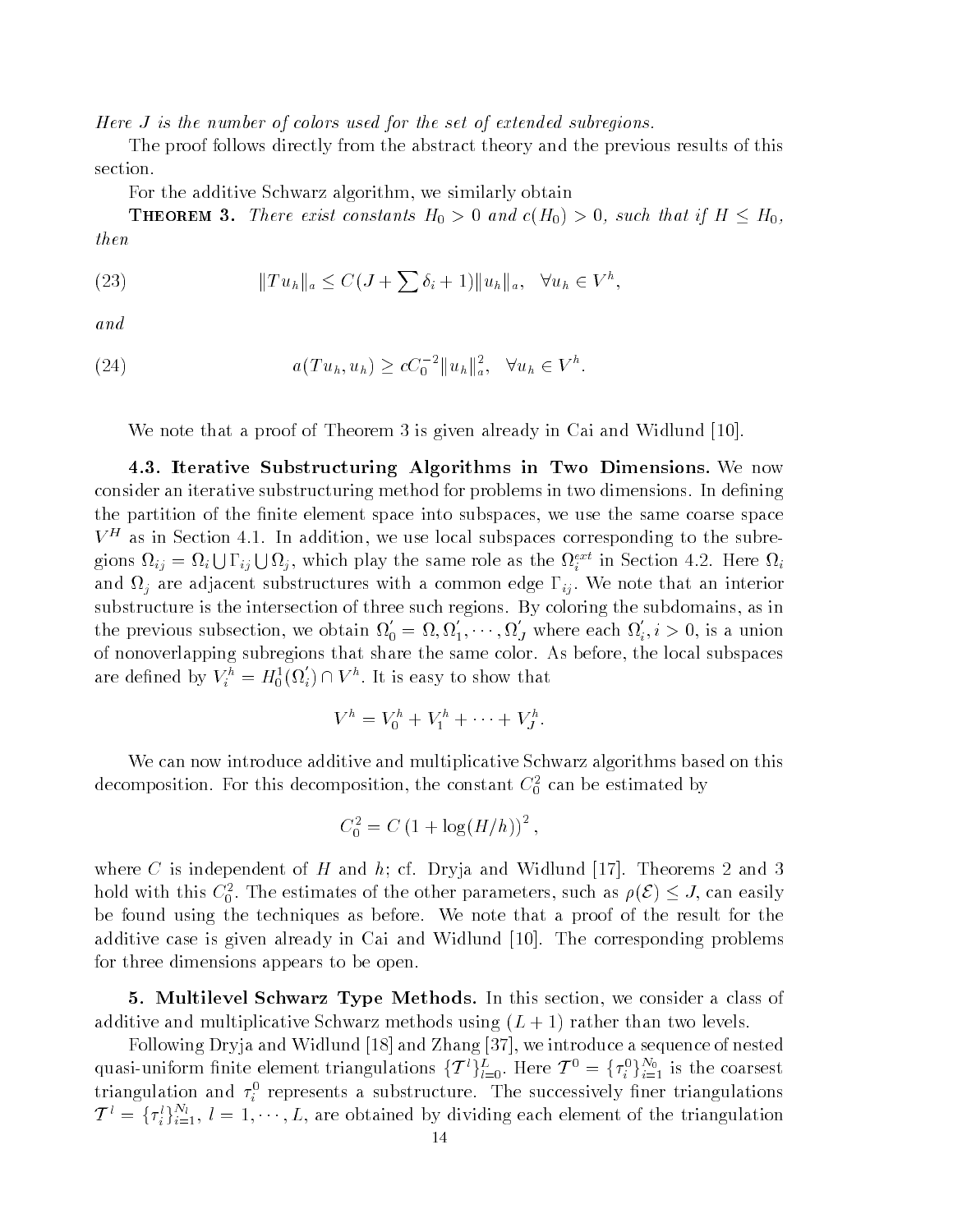$\mathcal{T}^{l-1}$  into several elements. Let  $h_i^l = \text{diam}(\tau_i^l)$ ,  $h_l = \text{max}_i \{h_i^l\}$ ,  $H = \text{max}_i h_i^0$  and  $n = n_L$ , we also assume that there exists a constant  $0 \lt r \lt 1$  such that  $n_l = O(r^*H)$ . Let  $V^l$  be the finite element space of continuous, piecewise linear functions associated with  $\mathcal{T}^l$ .

On each level, except the coarsest, we introduce and color an overlapping subdomain decomposition  $\Omega = \bigcup_{i=1}^n \Omega_i^i$ . Here  $J_l$  is the number of subdomains on level l, each corresponding to a color. We note that there is a fixed upper bound  $J$  for  $J_l$ . Such a construction alone interests the entroduced introduced in Dragon in Dragon part is provided in Dragon and The similar to that described in Subsection  $\|$  two levels  $\|$  as a before that described in  $\|$ the overlap is relative generous and uniform as measured by the parameter  $\alpha$ .

Let  $V_i^* = V^* \cap H_0^*(\Omega_i^i), i = 1, \cdots, J_l, l = 1, \cdots, L$ , be subspaces of  $V^n$  and set  $J_0 = 1$ and  $V^0 = V_1^0 = V^H$ . The finite element space  $V^h = V^L$  can be represented as

(25) 
$$
V^{L} = \sum_{l=0}^{L} V^{l} = \sum_{l=0}^{L} \sum_{i=1}^{J_{l}} V_{i}^{l}.
$$

Xuejun Zhang has shown that the decomposition 
 is uniformly bounded in the sense of the following Lemma

**LEMMA** *T*. For any  $u \in V^n$ , there exist  $u_i^* \in V_i^*$ , such that

$$
u = \sum_{l=0}^{L} \sum_{i=1}^{J_l} u_i^l.
$$

moreover, interestant constant C<sub>0</sub>, anten to independent of the parameters h<sub>1</sub> in and  $L$ , such that

$$
\sum_{l=0}^{L} \sum_{i=1}^{J_l} \|u_i^l\|_a^2 \leq C_0^2 \|u\|_a^2, \ \ \forall u \in V^h.
$$

This result is first established, in Zhang [57], under the assumption of  $H = \text{regu-}$ larity, e.g. in the case of convex regions, and then a proof, based on a recent result by Oswald is given in the general regularityfree case 

For  $0 \leq l \leq L, 1 \leq i \leq J_l$ , we define the mapping  $P_i^i : V^n \to V_i^i$ , by

$$
b(P_i^l u, \phi) = b(u, \phi), \ \ \forall \phi \in V_i^l,
$$

and similarly, for  $1 \leq l \leq L$  and  $1 \leq i \leq J_l$ , we define  $T_i^i : V^n \to V_i^i$ , by

$$
b_i(T_i^l u, \phi) = b(u, \phi), \ \ \forall \phi \in V_i^l.
$$

As before, we choose  $I_1 = I_0 = I_1 = I_0$ .

The techniques of the proof of Lemma 6 can be applied directly to show that Assumption 1 holds for the mappings  $P_i$  and  $T_i$ . The estimates for  $o_i$  can be obtained in the same way as in Lemma 6 with  $H$  replaced by  $h_l$  for the mappings defined for the level *l* subspaces.

We can now turn to Assumption 2.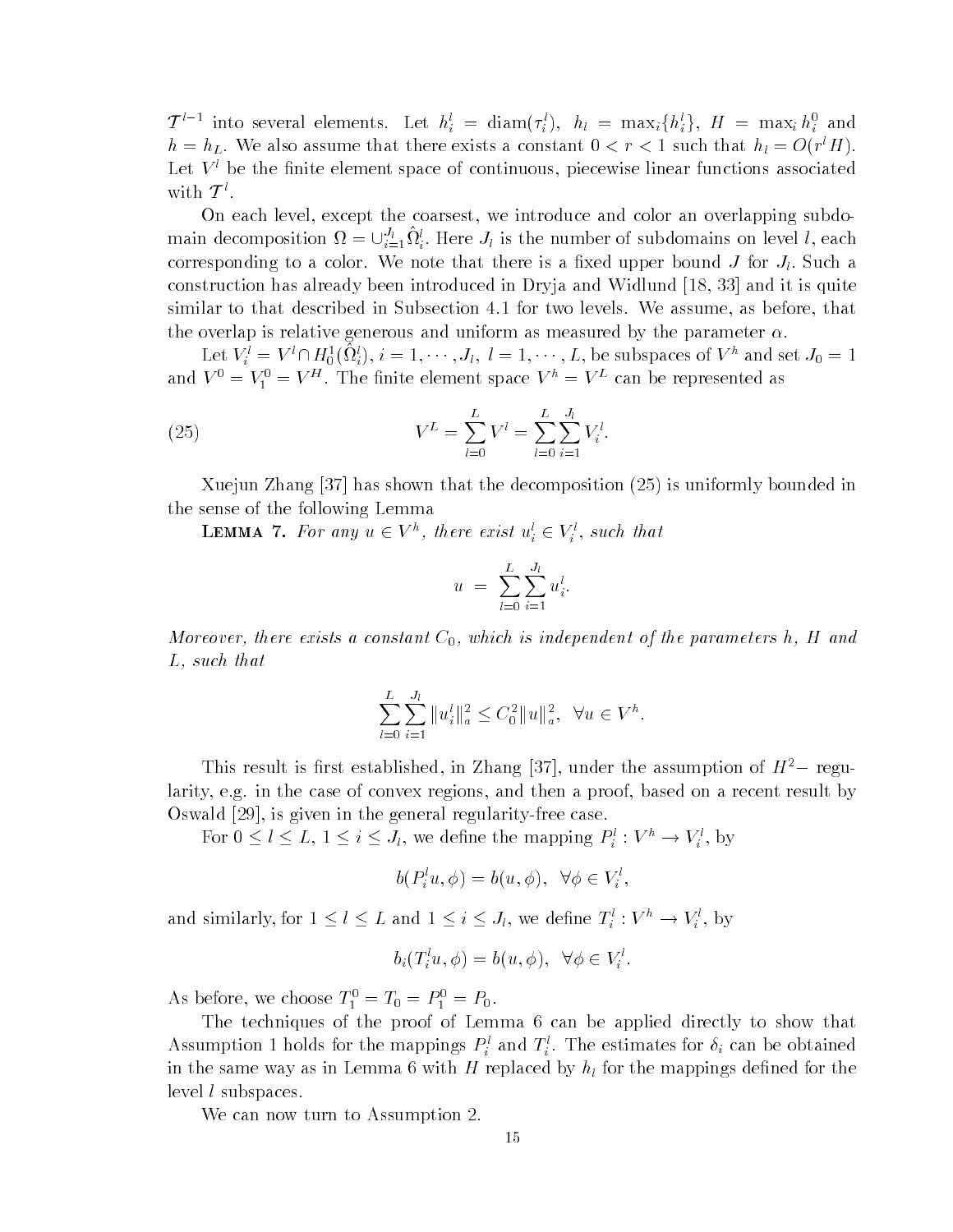**Lemma c.** Troching is a hold is not there exist positive constants H-0 and C-01-1011 such that if  $H \leq H_0$ , then

$$
\sum_{l=0}^{L} \sum_{i=1}^{J_l} (P_i^l)^T P_i^l \ge C_0^{-2} I.
$$

The estimate also holds if the  $P_i$  are replaced by the  $T_i$ .

*Proof.* Our point of departure is an inequality established in Lemma  $5$  of Cai and with the contract of the contract of the contract of the contract of the contract of the contract of the contract of the contract of the contract of the contract of the contract of the contract of the contract of the contr

(26) 
$$
(1 - CH^{2\sigma})a(u, u) \le b(u, u) + C ||P_0u||_a ||u||_a, \quad \forall u \in V^h.
$$

From the definition of the operators  $P_i$  and Lemma  $i$ , we find that

$$
b(u, u) = \sum_{l=0}^{L} \sum_{i=1}^{J_l} b(u, u_i^l) = \sum_{l=0}^{L} \sum_{i=1}^{J_l} b(P_i^l u, u_i^l), \quad \forall u \in V^h.
$$

From the continuity of  $b(\cdot, \cdot)$  follows that

$$
\sum_{l=0}^{L} \sum_{i=1}^{J_l} b(P_i^l u, u_i^l) \leq C \sum_{l=0}^{L} \sum_{i=1}^{J_l} ||P_i^l u||_a ||u_i^l||_a.
$$

By Lemma 7 and the Cauchy-Schwarz inequality, this expression can be bounded from above by

$$
CC_0\left(\sum_{l=0}^L\sum_{i=1}^{J_l} ||P_i^l u||_a^2\right)^{1/2}||u||_a.
$$

Finally, by using  $(26)$ , we obtain

$$
a(u, u) \leq C C_0^2 \sum_{l=0}^{L} \sum_{i=1}^{J_l} a(P_i^l u, P_i^l u),
$$

for sufficiently small  $H$ .  $\square$ 

We define the multilevel additive Schwarz operator by

$$
T^{(L)} = P_0 + \sum_{l=1}^{L} \sum_{i=1}^{J_l} T_i^l
$$

and the multilevel multiplicative Schwarz operator by

(27) 
$$
E_J^{(L)} = \prod_{l=1}^L \prod_{i=1}^{J_l} (I - T_i^l) (I - P_0).
$$

To fully analyze the convergence rates of the algorithms based on these operators we need to estimate the spectral radius of  $\mathcal E$ . Here we can use a result due to Zhang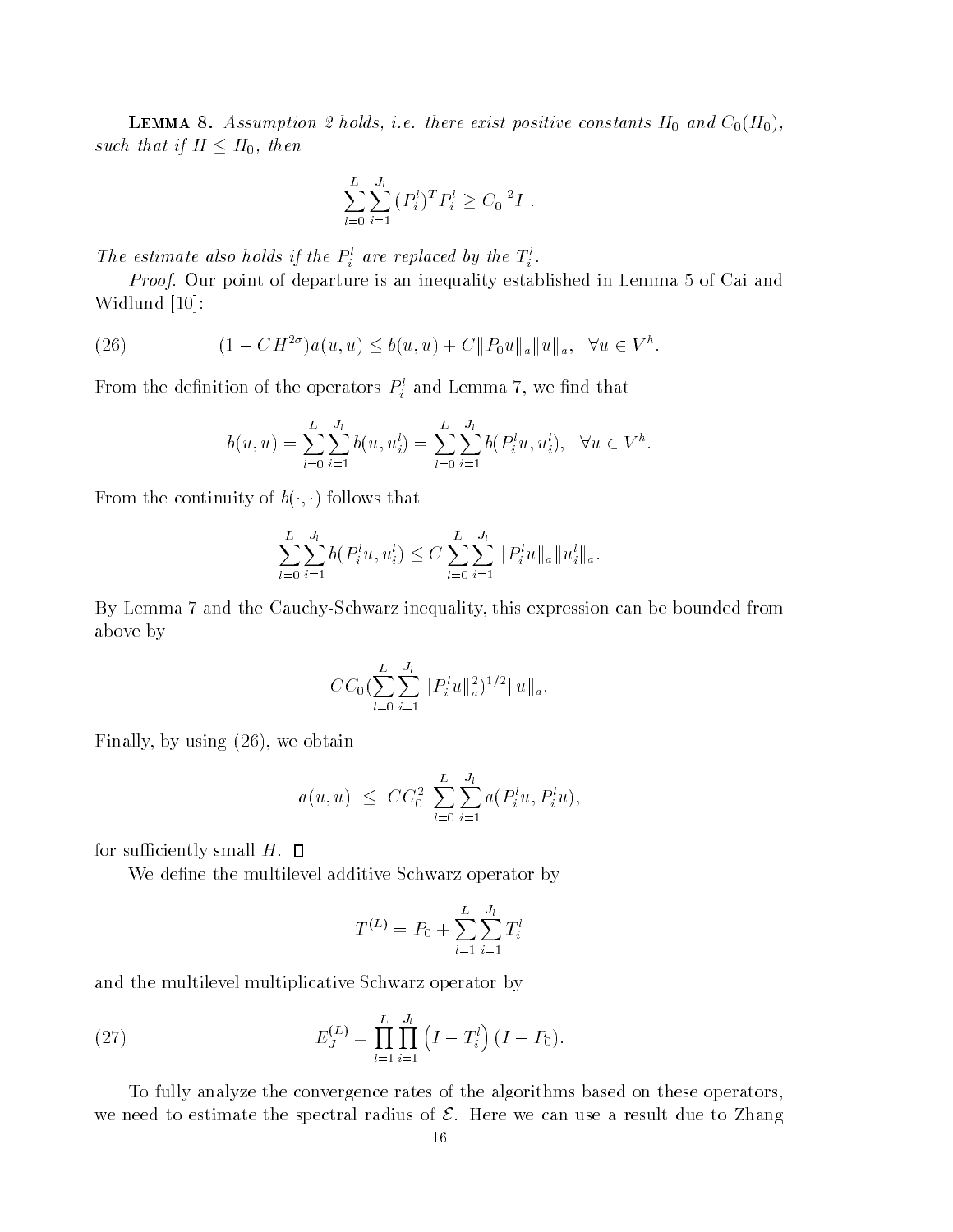[37], which provides bounds on the parameters  $\varepsilon_{i,j}^{i,k}$  for the subspace decomposition  $\{V_i^i\}$ and the mappings  $\{P_i^l\}$  considered in this section.

**LEMMA 9.** The following strengthened Cauchy-Schwarz inequalities hold:

$$
|a(P_i^l u, P_j^k v)| \leq \varepsilon_{i,j}^{l,k} ||P_i^l u||_a ||P_j^k v||_a.
$$

Here  $0 \leq \varepsilon_{i,j}^{c,\kappa} \leq C(r^a)^{1-\kappa_1}$ , where  $d=2$  or 3 is the dimension of the space.

It is now easy to show that  $\rho(\mathcal{E}) \leq O(J)$  by using Gershgorin's theorem. By using the fact that  $o_i = O(n_l) = O( H r^r)$ , we find that

$$
\sum_{l=0}^{L} \sum_{i=1}^{J_l} \delta_i^l \leq CH\left(1 + \frac{Jr}{1-r}\right).
$$

This sum can therefore be made arbitrarily small, and we can therefore satify the we assumpt in the state of Theorem - Theorem - Theorem - Theorem - Theorem - Theorem - Theorem - Theorem - The

**THEOREM** 4. There exists a constant  $H_0 > 0$ , such that for  $H \leq H_0$ ,

$$
||T^{(L)}||_a \le C\left(J+1\right), \quad \forall v \in V^h,
$$

and

$$
a(T^{(L)}v, v) \ge cC_0^{-2} ||v||_a^2, \quad \forall v \in V^h.
$$

Here <sup>c</sup> and <sup>C</sup> may depend on H- but they do not depend on h <sup>H</sup> and L Similarly we obtain

**THEOREM** 5. There exists a constant  $H_0 > 0$ , such that if  $H \leq H_0$ , then

$$
||E_M^{(L)}v||_a \le \sqrt{1 - \frac{c}{(J+1)^2 C_0^2}} ||v||_a, \quad \forall v \in V^h.
$$

 $H$  and  $\sigma$  is the may depend on H  $_0$  out to does not depend on H  $_1$  , it and  $L$  . It is the maximum number of colors used, on each level, to color the extended subregions.

In conclusion, we note that there are other multilevel decompositions for which the general framework and abstract theory can be used to obtain new results. Among them are Yserentants decomposition cf Bank Dupont and Yserentant - and Yserentant is and the multiples of multiples and developed by Zhang method developed by Zhang is a strong contract of method can be viewed as a generalization of the BPX method due to Bramble, Pasciak,  $\cdots$   $\cdots$   $\cdots$   $\cdots$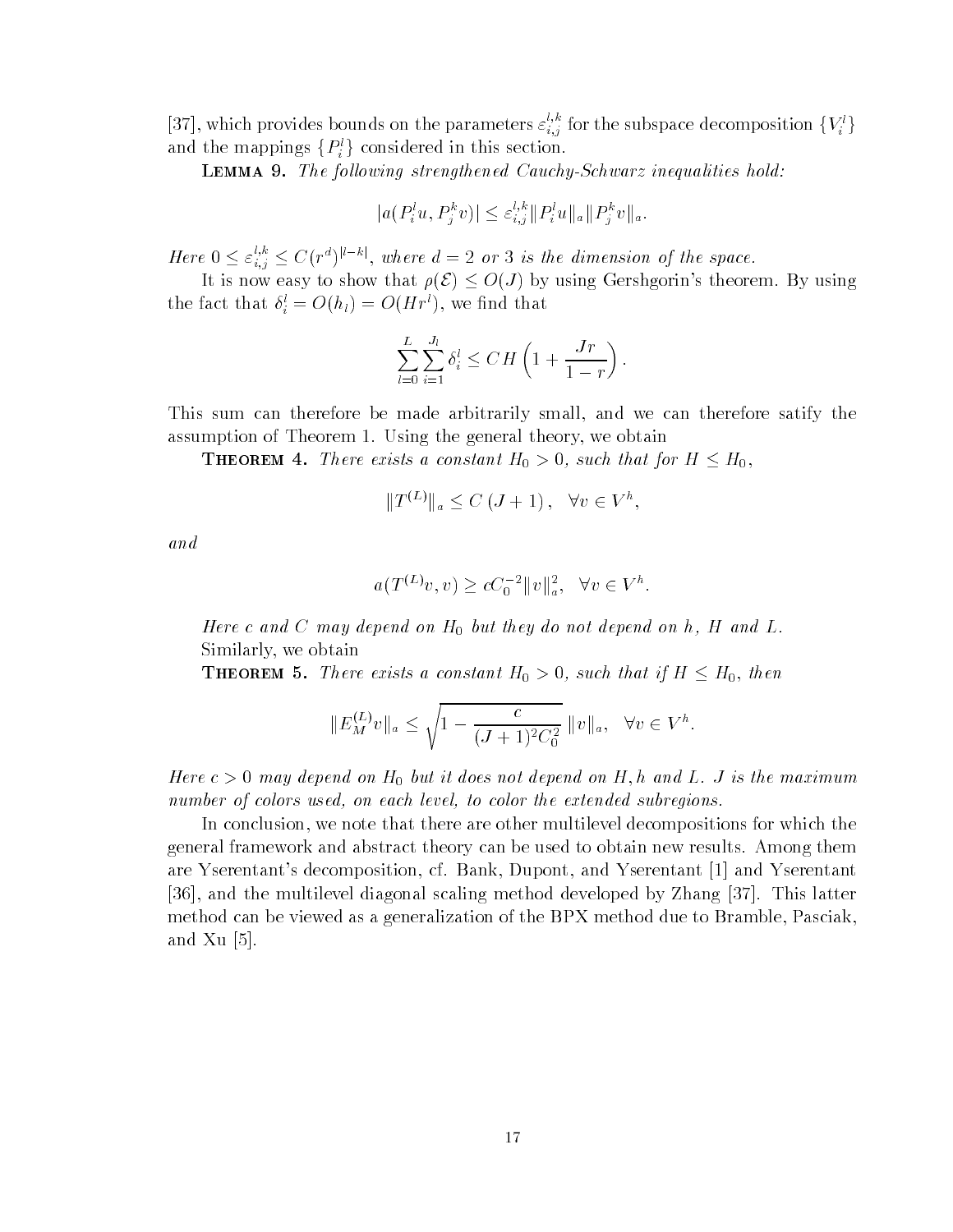- R E Bank T F Dupont and H Yserentant The hierarchical basis multigrid method Numer Math 
 pp
- P E Bj-rstad and O B Widlund To overlap or not to overlap A note on a domain  $\blacksquare$  , and the computation of the computation of the computation of the computation of the computation of the computation of the computation of the computation of the computation of the computation of the computation of
- [3] J. H. BRAMBLE, Z. LEYK, AND J. E. PASCIAK, Iterative schemes for non-symmetric and inde-nite el liptic boundary value problems tech rep Cornell University
- [4] J. H. BRAMBLE, J. E. PASCIAK, J. WANG, AND J. XU, Convergence estimates for product iterative methods with applications to domain decomposition Math Comp  pp 21.
- [5] J. H. BRAMBLE, J. E. PASCIAK, AND J. XU, *Parallel multilevel preconditioners*, Math. Comp., pp
- [6] X.-C. CAI, Some Domain Decomposition Algorithms for Nonselfadjoint Elliptic and Parabolic Partial Differential Equations, PhD thesis, Courant Institute of Mathematical Sciences, , spilled to the production of  $\mathbb{F}_p$  and  $\mathbb{F}_p$  is considered to a courant of  $\mathbb{F}_p$  is a memory of  $\mathbb{F}_p$
- $[7]$   $\_\_\_\_\_$ , An additive Schwarz algorithm for nonselfadjoint elliptic equations, in Third International Symposium on Domain Decomposition Methods for Partial Di-erential Equations T Chan R Glowinski J Periaux and O Widlund eds SIAM Philadelphia PA
- $[8]$   $\longrightarrow$ , Additive Schwarz algorithms for parabolic convection-diffusion equations, Numer. Math., pp
- [9] X.-C. CAI, W. D. GROPP, AND D. E. KEYES, A comparison of some domain decomposition algorithms for nonsymmetric elliptic problems, in Fifth International Symposium on Domain erential Equation also for Partial Di-American Di-American Di-American Di-American Di-American Di-American Diwe are seen to a singlet and all the Party eds Philadelphia Pa appear to appear the Party of the Party of the
- nite and the other than the calculum decomposition algorithms for independent compose for index sizing the statistic computer of the statistic property of the statistic statistic statistic statistic statist
- re and an and the series of preconditioned and descriptions of the series or independent problems and the comp lems we have a semi-rest we computed the October in the October issues.
- n ditive Schwarz als algorithm for the state of the two and three structures in the three controls and the con tic problems, in Domain Decomposition Methods, T. Chan, R. Glowinski, J. Périaux, and O wideling the Philadelphia Party of the Philadelphia Party of the Philadelphia Party of the Philadelphia Party of the Philadelphia Party of the Philadelphia Party of the Philadelphia Party of the Philadelphia Party of the
- m dry b statistic B Smith and O B Widelund Schwarz and O B Widelund Schwarz and Schwarz and Schwarz and Schwarz algorithms for problems in three dimensions, tech. rep., Department of Computer Science, <u> To appear in the set of the set of the set of the set of the set of the set of the set of the set of the set o</u>
- M Dryja and O B Widlund An additive variant of the Schwarz alternating method for the case of many subsets of many subsets of many subsets  $\mathbf I$  also Ultracomputer Note 2014. In the case of the case of the case of the case of the case of the case of the case of the case of the case of the case of the c Computer Science Courant Institute
- $\lceil 15 \rceil$ on the optimality of an additive iterative representative in Proceedings of the Fourth method in Proceedings of Copper Mountain Conference on Mountain Methods Philadelphia Patrol and Patro Philadelphia Patro
- $\lceil 16 \rceil$  - $\rightarrow$ , Some domain decomposition algorithms for elliptic problems, in Iterative Methods for Large and the systems at any the San Diego California (San Diego California eds San Diego California eds San Diego C pp 

 Proceeding of the Conference on Iterative Methods for Large Linear Systems held in Austria October 1988, and the sixtyficial department of David Birthday of David Birthday of David Birthday of David Birthday of David Birthday of David Birthday of David Birthday of David Birthday of David Birthday M. Young, Jr.
- $[17] -$  Towards a uni-ed theory of domain decomposition algorithms for el liptic problems in Third International Symposium on Domain Decomposition Methods for Partial Di-erential Equations held in Houston Texas March 

 T Chan R Glowinski J Periaux and O Widelphia Philadelphia Participate of the SIAM Philadelphia Participate of the SIAM Philadelphia Particip
- Multilevel additive methods for el liptic -nite element problems in Parallel Algorithms for Partial Di-erential Equations Proceedings of the Sixth GAMMSeminar Kiel January where the Braunschweig Germany and Sonstantial Germany Communications of the Sons of the Sons of the Germany Co